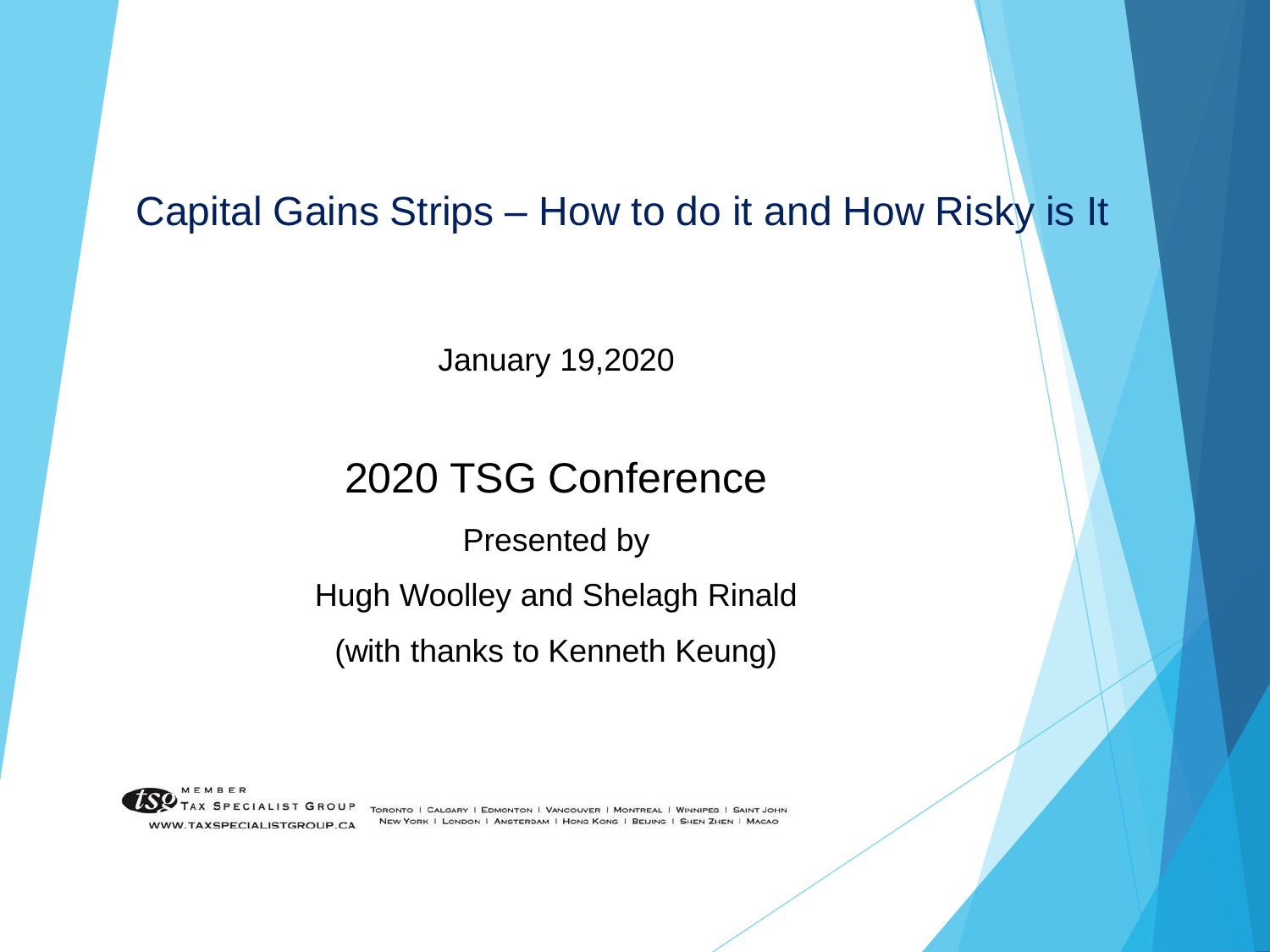# Capital Gains Strips – How to do it and How Risky is It

# Agenda

- Background
- Recent Case Law and CRA Technical Interpretations
- Potential Budget Changes
- Capital Gains Strips Planning Examples:
	- o Accelerated Capital Gains (while hedging your bets)
	- o Use of Accommodating Party
	- o Appreciated Property and Existing Retained Earnings
	- o QSBC Share Surplus Strip

TORONTO | CALGARY | EDMONTON | VANCOUVER | MONTREAL | WINNIPEG | SAINT JOHN NEW YORK I LONDON | AMSTERDAM | HONG KONG | BELJING | SHEN ZHEN | WWW.TAXSPECIALISTGROUP.CA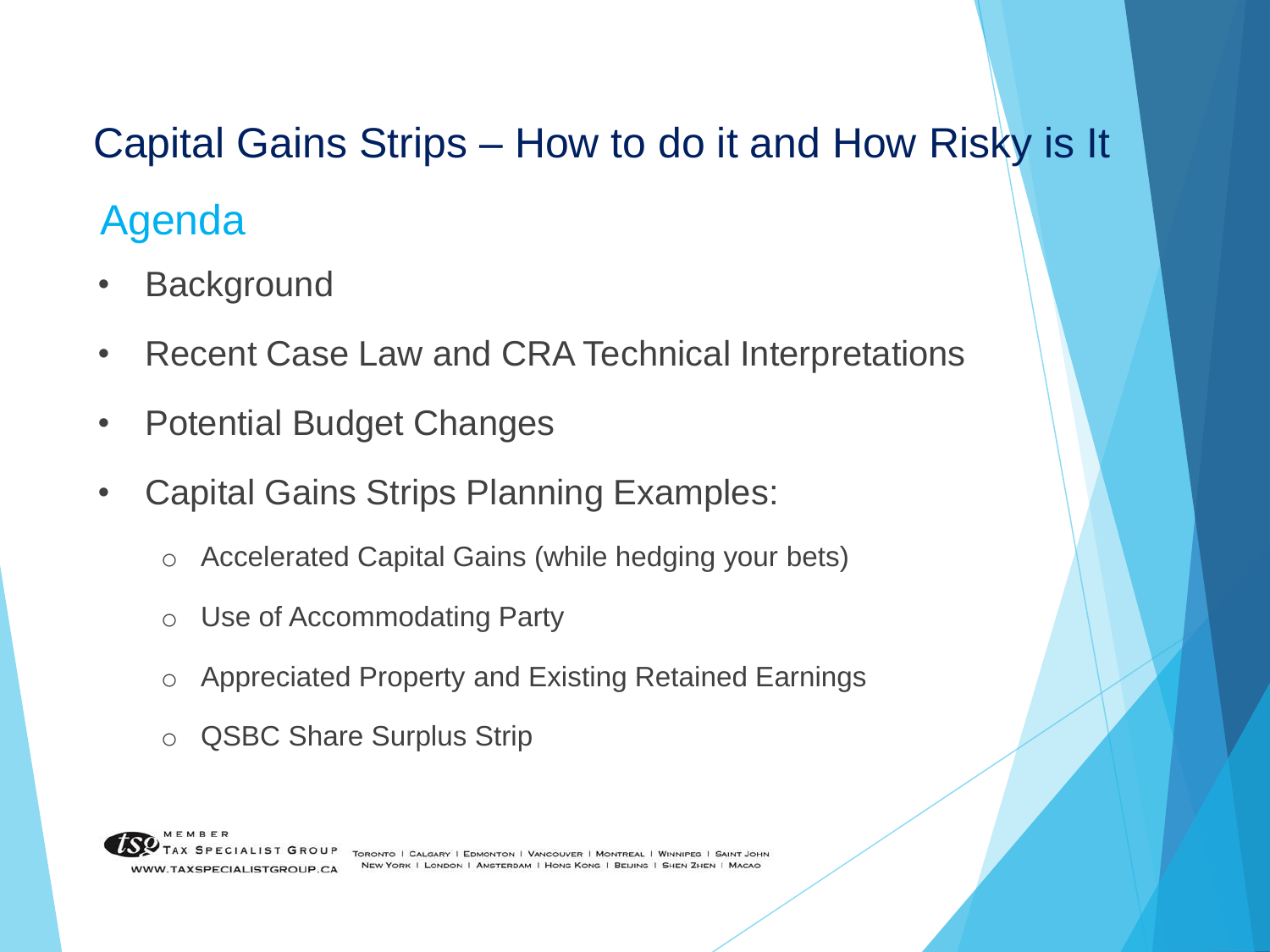Background – Capital Gains versus Dividend Rates Capital Gains Strips – How to do it and How Risky is It

- **BC 2019 Tax Rates for Illustration Purposes**:
	- o Personal Capital Gains Rate 24.9%
	- o Personal Ineligible Dividend Rate 44.64%
	- o Personal Eligible Dividend Rate 31.44%
	- o Capital gains are taxed at a lower rate than corporate dividends in the hands of individuals
	- $\circ$  Therefore, instead of paying a dividend, extract funds from the corporation by triggering a capital gain ("surplus stripping")

**TAXSPECIALISTGROUP.CA**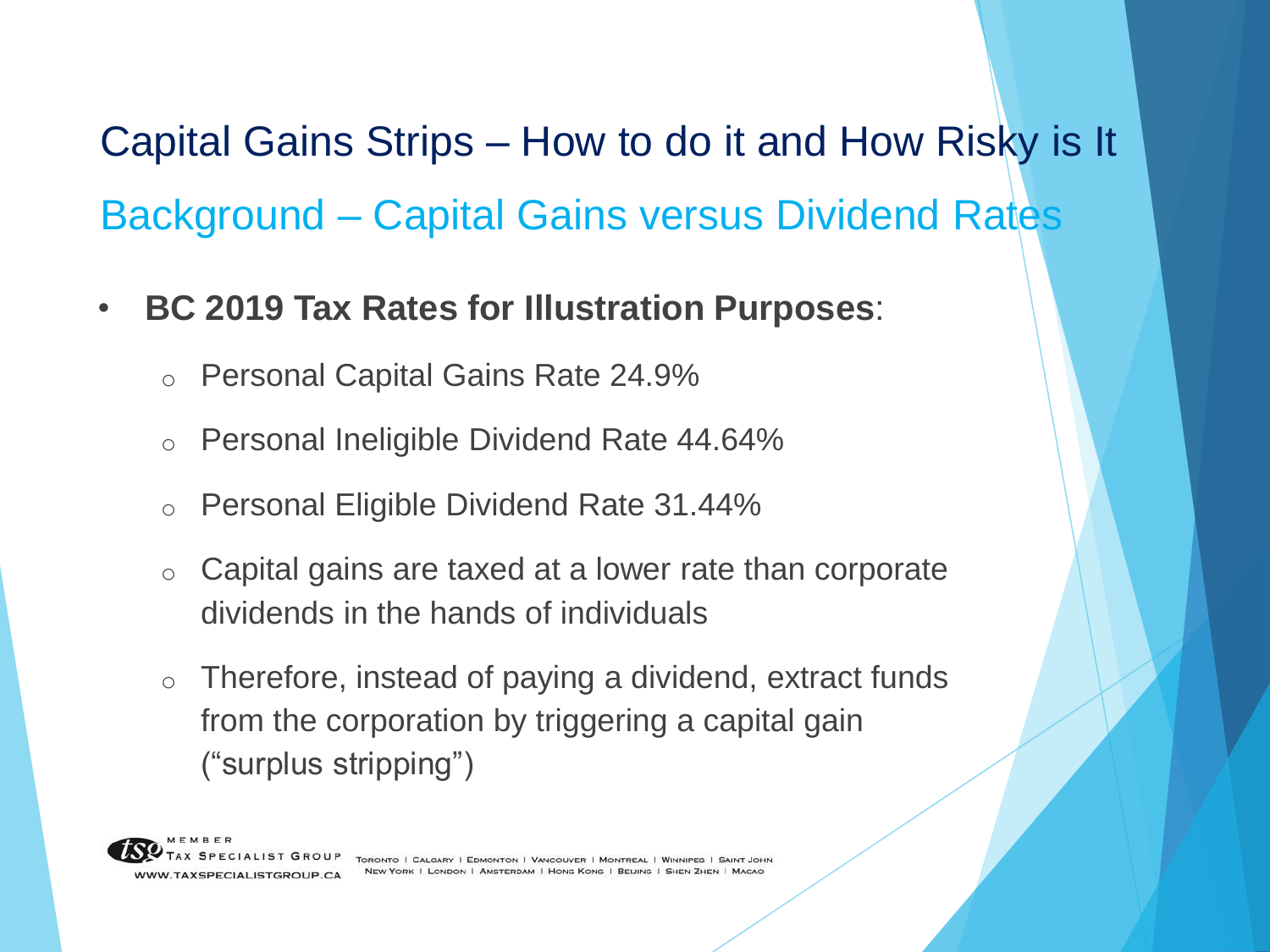Background – Legislative Limits to Surplus Striping Capital Gains Strips – How to do it and How Risky is It

- **ITA 84.1**:
	- o Prevents non-arm's length surplus stripping with tax-free adjusted cost base ("ACB") (either via V-Day or the lifetime capital gains exemption ("LCGE"))
	- o The CRA attempted to restrict surplus stripping beyond ITA 84.1, but case law generally indicates that there is no overall scheme in the Act against surplus stripping (e.g. Gwartz)

WWW.TAXSPECIALISTGROUP.CA

SPECIALIST GROUP TORONTO | CALGARY | EDMONTON | VANCOUVER | MONTREAL | WINNIPEG | NEW YORK I LONDON I AMSTERDAM I HONG KONG I BEIJING I SHEN ZHEN I MACAO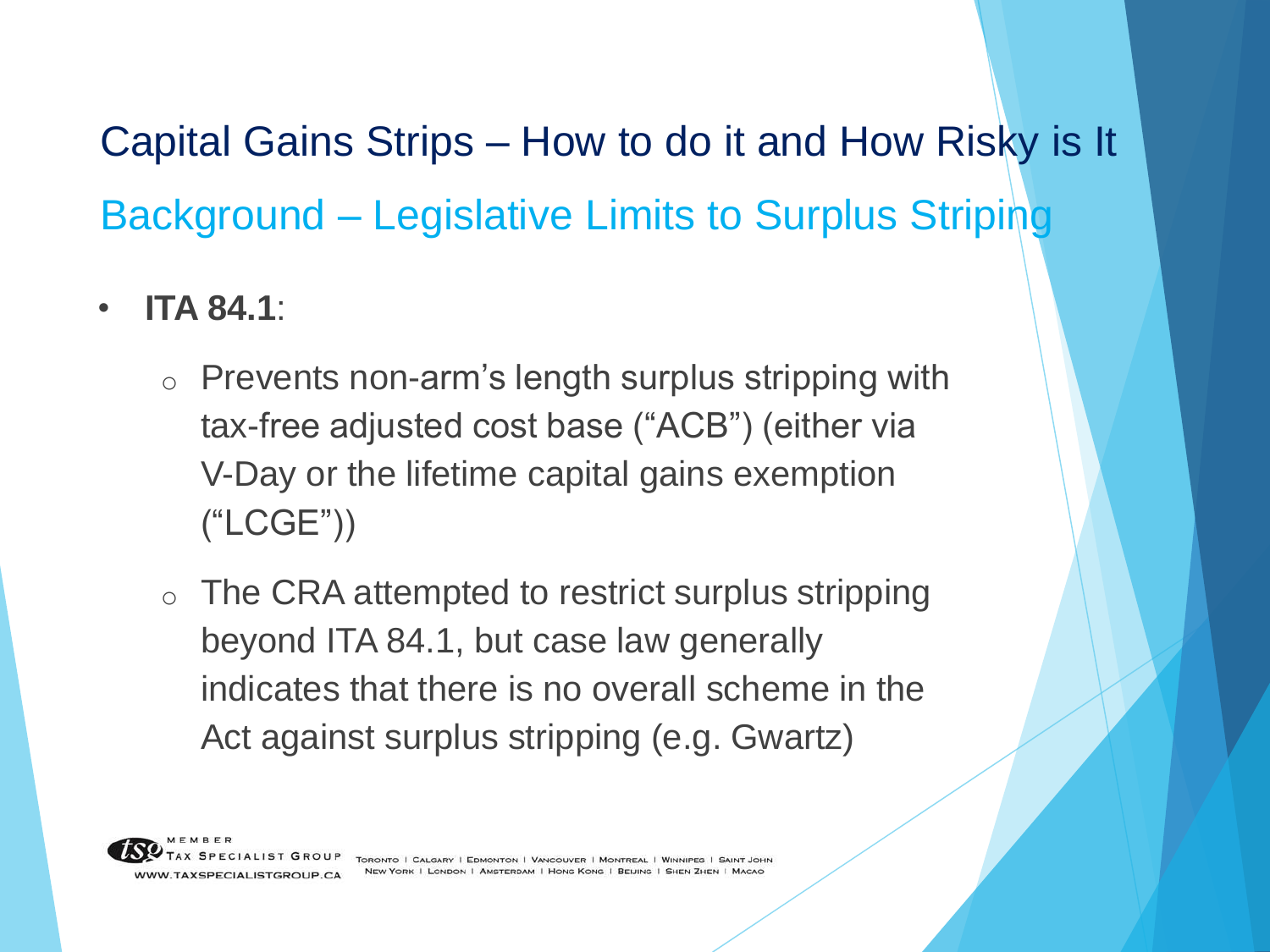# **Background - Legislative Limits to Surplus Striping** Capital Gains Strips – How to do it and How Risky is It

#### • **2015 CTF Roundtable Question 4**:

- $\circ$  The CRA is asked whether the General Anti-Avoidance Rule ("GAAR") applies to a triggering of s.55(2) capital gain by intentionally no filing a 55(5)(f) designation, in order to generate capital dividend account ("CDA") to surplus strip
- o The CRA response, citing:

*Although the GAAR Committee considered that the Transactions circumvented the integration principle, it recommended that the GAAR not be applied. The GAAR Committee was of the view that it would be unlikely that the GAAR could be successfully applied to the Transactions given the current state of the jurisprudence. It was also recognized that results similar to those obtained from the Transactions could be achieved in a variety of ways*.

 $\circ$  Paragraph 55(5)(f) is since amended to make the designation automatic, but the underlying message that the Act has no overall scheme against capital gain surplus tripping still holds.

X SPECIALIST GROUP TORONTO | CALGARY | EDMONTON | VANCOUVER | MONTREAL | WINNIPEG | SAINT JOHN NEW YORK I LONDON I AMSTERDAM I HONG KONG I BEIJING I SHEN ZHEN I MACAO WWW.TAXSPECIALISTGROUP.CA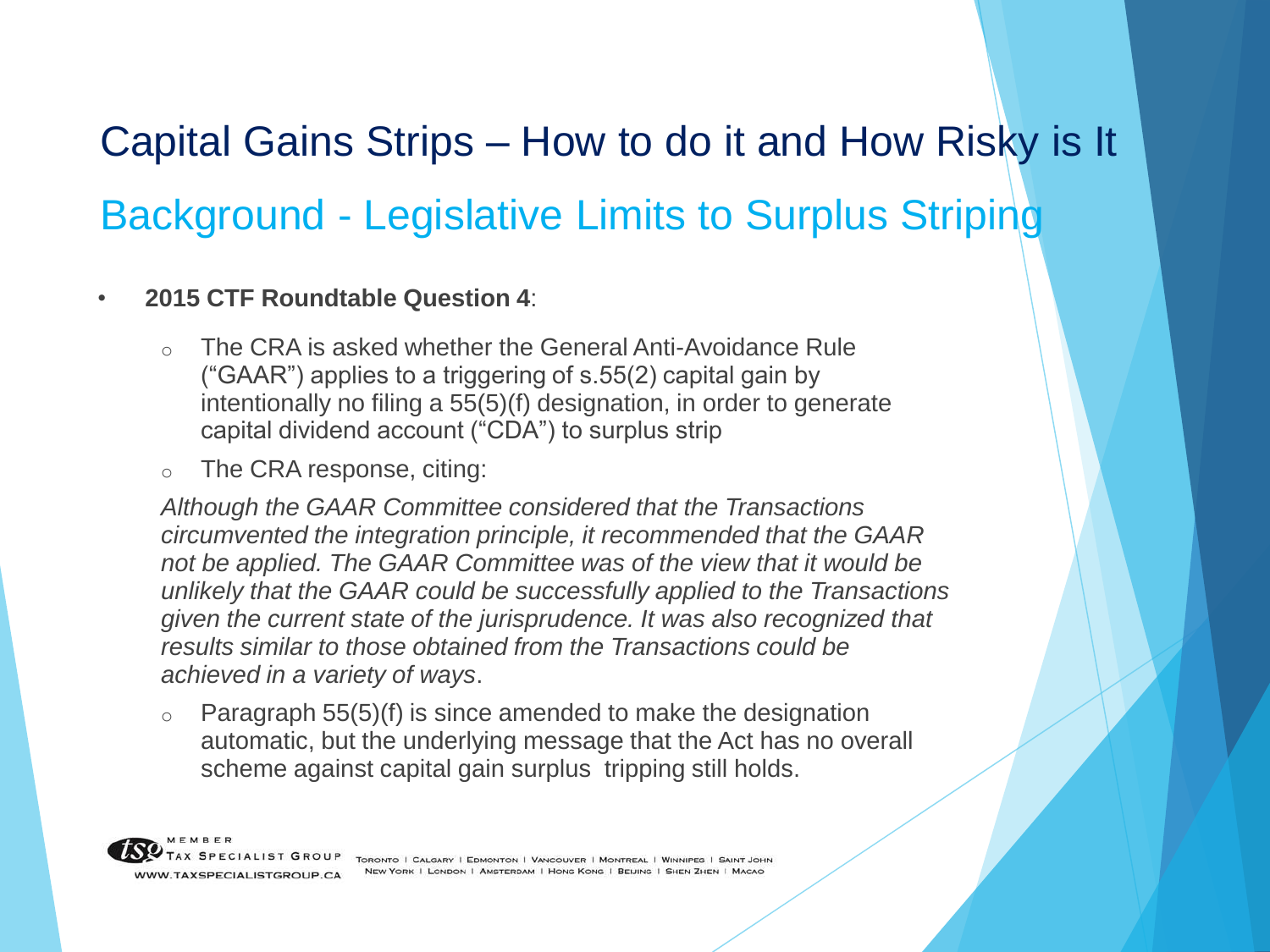Background - Legislative Limits to Surplus Striping Capital Gains Strips – How to do it and How Risky is It

- **ITA 84(2):**
	- o Imposes dividend treatment where corporate property distributed or otherwise appropriated in any manner whatever to or for the benefit of the shareholders, on the winding-up, discontinuance or reorganization of its business
	- o Potentially applies to inter-vivos or post-mortem pipeline
	- o 2013 Federal Court of Appeal decision of Macdonald
	- o CRA accepted post-mortem pipeline on case-by-case basis: cannot be 'cash box', Opco's business continues >1 year followed by a progressive distribution

WWW.TAXSPECIALISTGROUP.CA

PECIALIST GROUP TORONTO | CALGARY | EDMONTON | VANCOUVER | MONTREAL | WINNIPEG | SAINT JOHN NEW YORK | LONDON | AMSTERDAM | HONG KONG | BEIJING | SHEN ZHEN |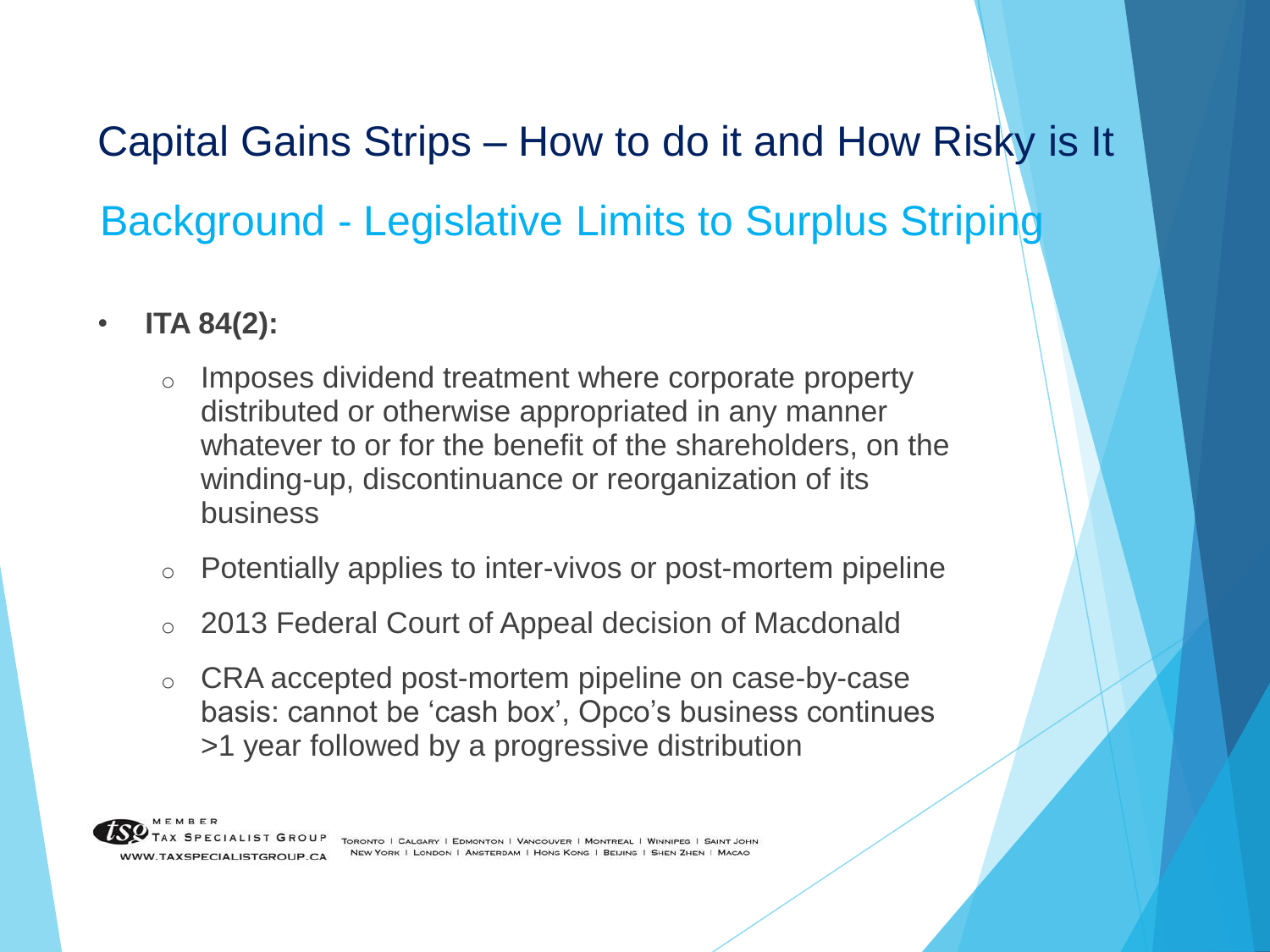Background - Legislative Limits to Surplus Striping Capital Gains Strips – How to do it and How Risky is It

- **Retrospective – July 18 Proposal Surplus Strip Rule**
	- o July 18, 2017 budget originally proposed changes to section 84.1 and the introduction of an antiavoidance provision under 246.1
	- o If implemented, would likely have completely eliminated surplus stripping as a tax planning tool
	- o Federal government announced on October 19, 2017 that they were no longer moving forward with either of the changes



ECIALIST GROUP TORONTO I CALGARY I EDMONTON I VANCOUVER I MONTREAL I WINNIPEG I SAINT JOHN NEW YORK | LONDON | AMSTERDAM | HONG KONG | BEIJING | SHEN ZHEN |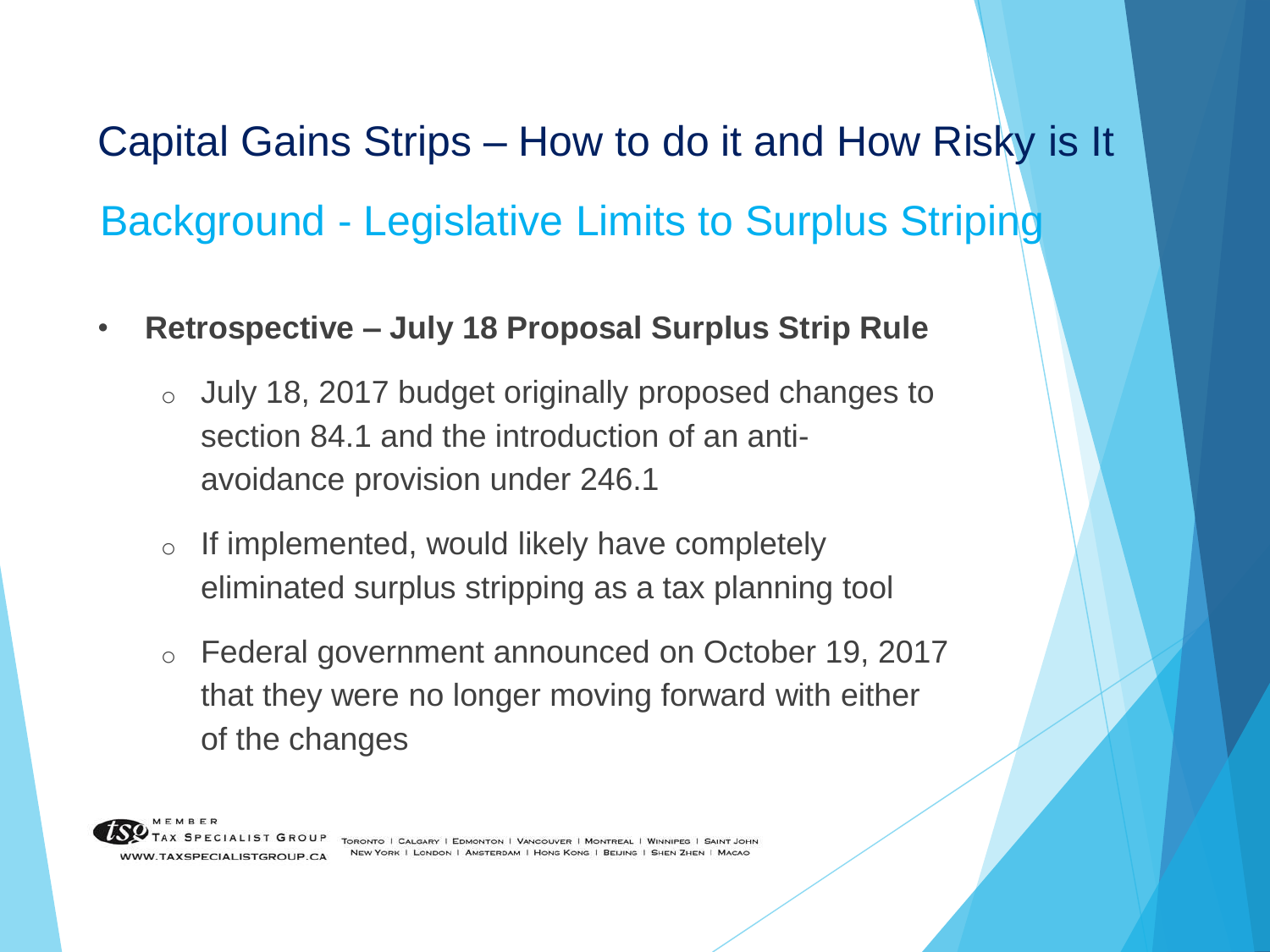#### Review of S. 84.1 and July 2017 Proposed Changes (Abandoned)

- The basic conditions for ITA 84.1(1) applying are:
	- An individual resident in Canada disposes of shares that are capital property (the "**taxpayer**");
	- The shares being disposed of are shares of a corporation resident in Canada (the "**subject corporation**");
	- The disposition is made to another corporation (the "**purchaser corporation**") with which the taxpayer does not deal at arm's length; and
	- Immediately after the disposition, the subject corporation is connected to the purchaser corporation (pursuant to ITA 186(4) and 186(2)).

8

If conditions are met, potential consequences are  $84.1(a)$  paid-up capital ("**PUC**") grind and/or 84.1(1)(b) deemed dividend.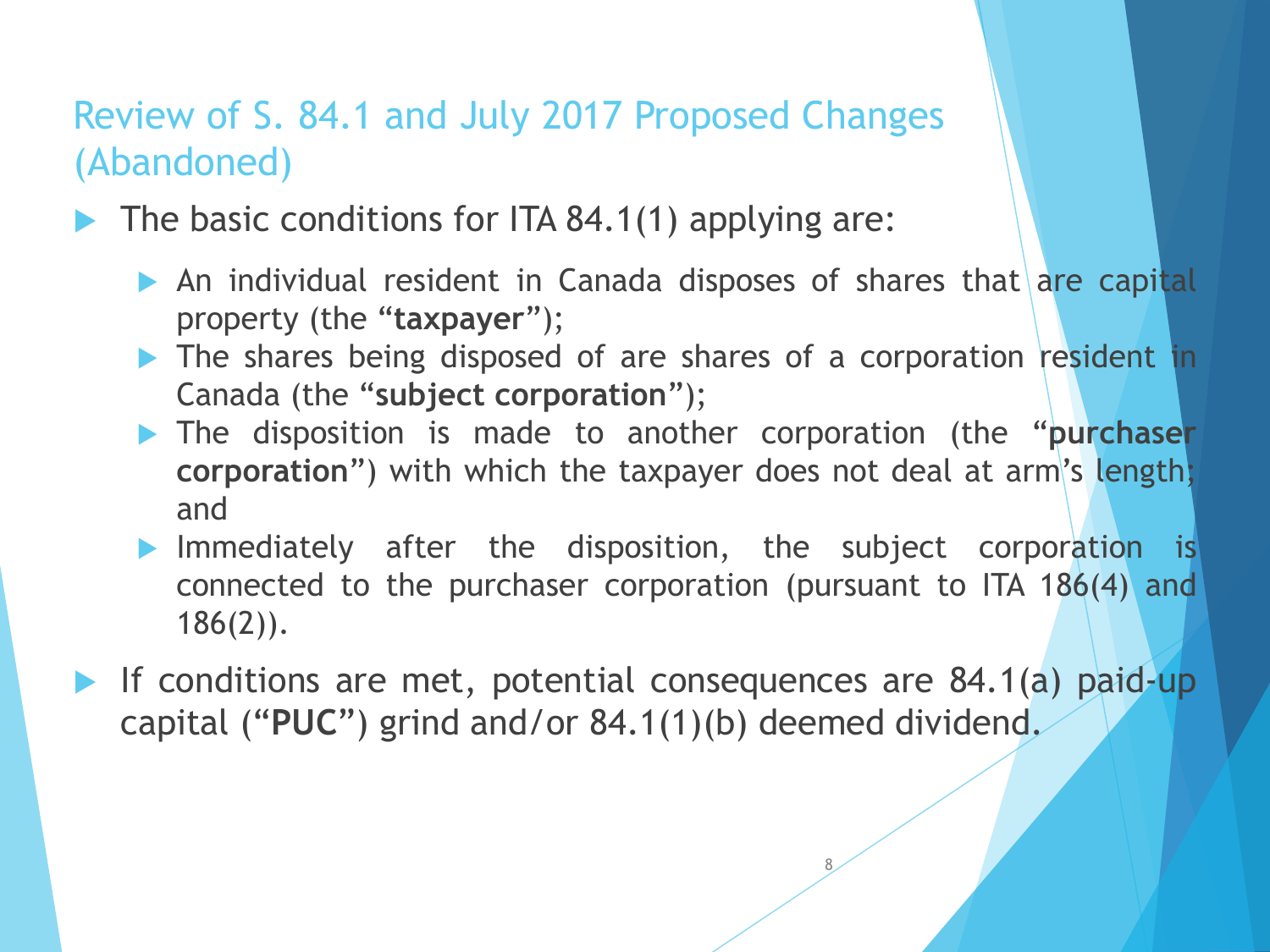# Review of S. 84.1 and July 2017 Proposed Changes (Abandoned)

▶ 84.1(1)(a) functions as a PUC grind. If new shares of the purchaser corporation were issued as consideration for subject shares, then PUC of the issued shares are reduced by:

 $(A - B) * C / A$ 

- Where A is the increase in PUC of all shares of the purchaser corporation as a result of the issuance of the new shares.
- $\blacktriangleright$  Where B is the greater of:
	- $\blacktriangleright$  PUC of the subject corporation's shares, immediately before their sale.
	- $\triangleright$  ACB of the subject corporation's shares to the taxpayer immediately before their sale, excluding the 1972 V-Day value and LCGE on the calculation of ACB.
- Where C is the increase in PUC of the particular class of shares as a result of the issue of the new shares.

"Hard basis" of subject shares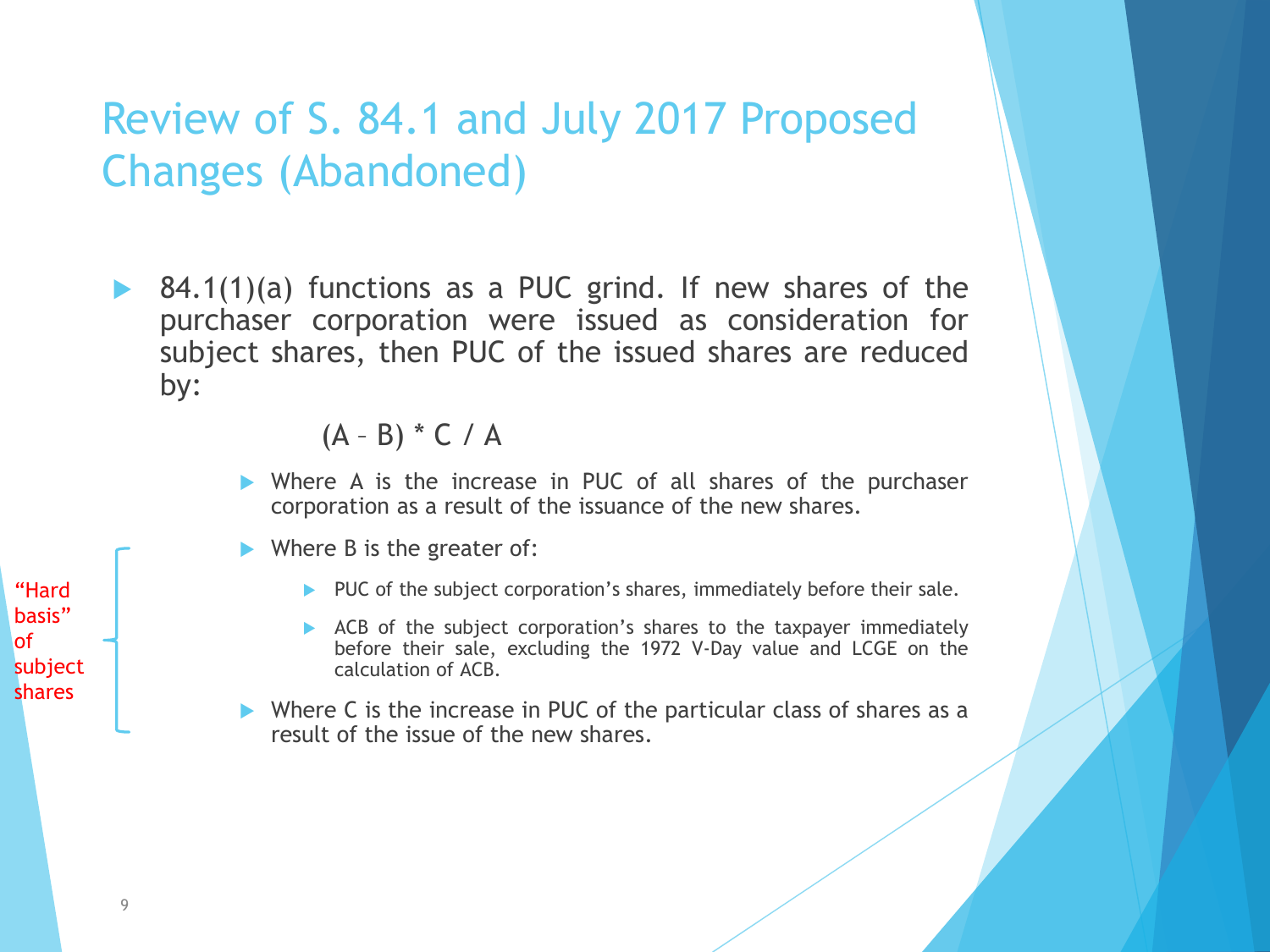#### Review of S. 84.1 and July 2017 Proposed Changes (Abandoned)

 $\triangleright$  84.1(1)(b) deems a dividend to be paid from the purchaser corporation to the taxpayer equal to:

Total tax basis received

"Hard basis" of subject shares plus 84.1(1)(a) PUC Grind

 $(A + D) - (E + F)$ 

- Where A is the increase in PUC of all shares of the purchaser corporation before the application of 84.1(1)(a).
- Where D is the fair market value ("**FMV**") of non-share consideration, other than the new shares, received by the taxpayer from the purchaser corporation for the subject shares.
- $\blacktriangleright$  Where E is the greater of:
	- The PUC of the subject shares immediately before their sale.
	- The ACB of the subject shares, immediately before their sale, excluding the 1972 V-Day value and LCGE on the calculation of the ACB.
- Where F is the PUC grind calculated in  $84.1(1)(a)$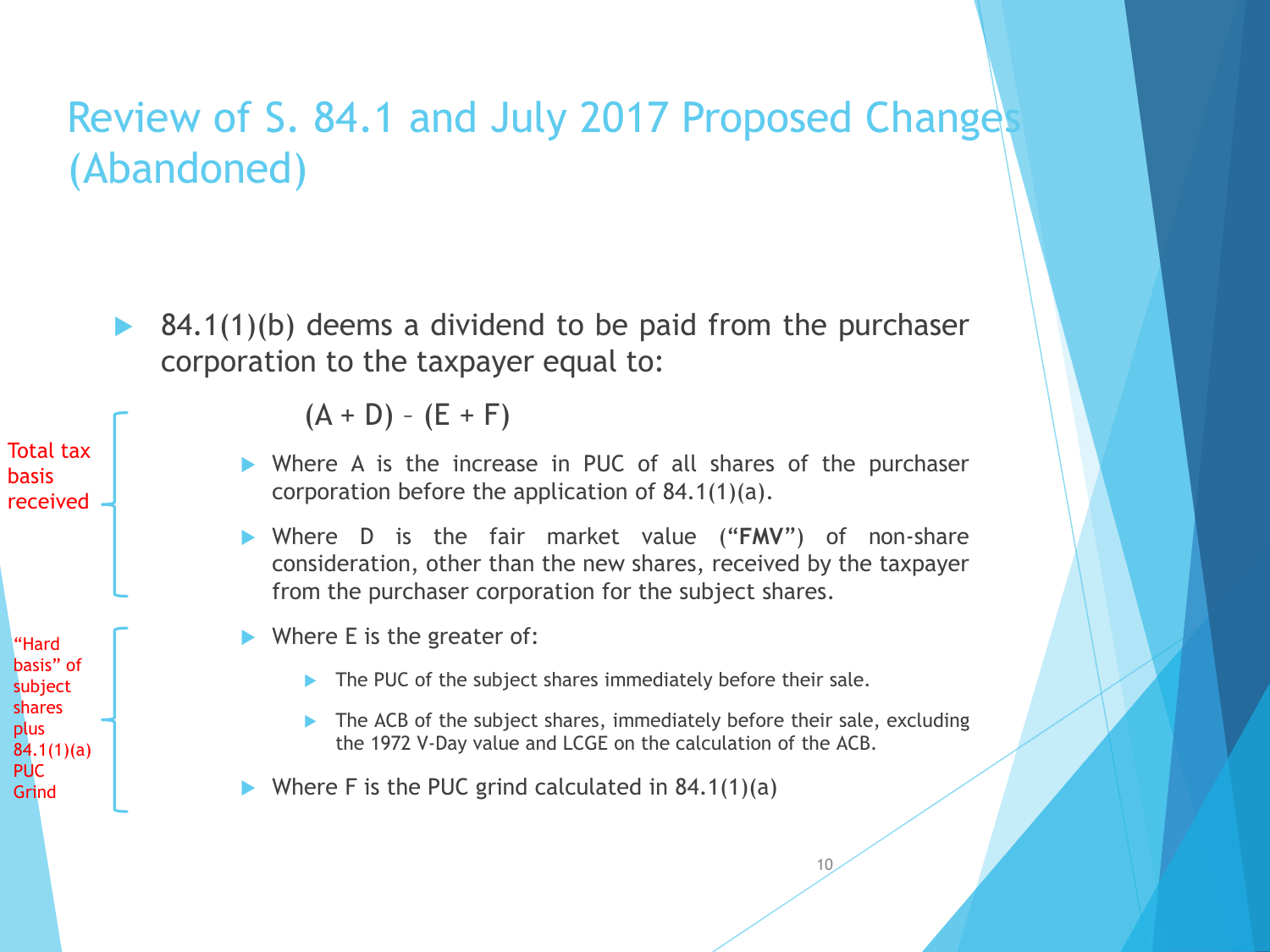#### Review of S. 84.1 and July 2017 Proposed Changes (Abandoned)

#### **ACB modification clause in ITA 84.1(2)(a.1)**

*Applies even if Opco shares acquired on arm's length transaction*

… where a share disposed of by a taxpayer was acquired by the taxpayer after 1971 **from a person with whom the taxpayer was not dealing at arm's length**, was a share substituted for such a share or was a share substituted for a share owned by the taxpayer at the end of 1971, the ACB to the taxpayer of the share at any time shall be deemed to be the amount, if any, by which its ACB to the taxpayer, otherwise determined, exceeds the total of …

(ii) the total of all amounts each of which is an amount determined after 1984 under subparagraph 40(1)(a)(i) in respect of a previous disposition of the share or a share for which the share was substituted **(or such lesser amount as is established by the taxpayer to be the amount in respect of which a deduction under section 110.6 was claimed)** by the taxpayer or an individual with whom the taxpayer did not deal at arm's length; *ACB is reduced by any capital gain previously reported by taxpayer or a non-arm's length individual after 1984 in respect of the* 

*share or a substituted share !!*

11

Proposed amendment was effective for dispositions occurring after July 17, 2017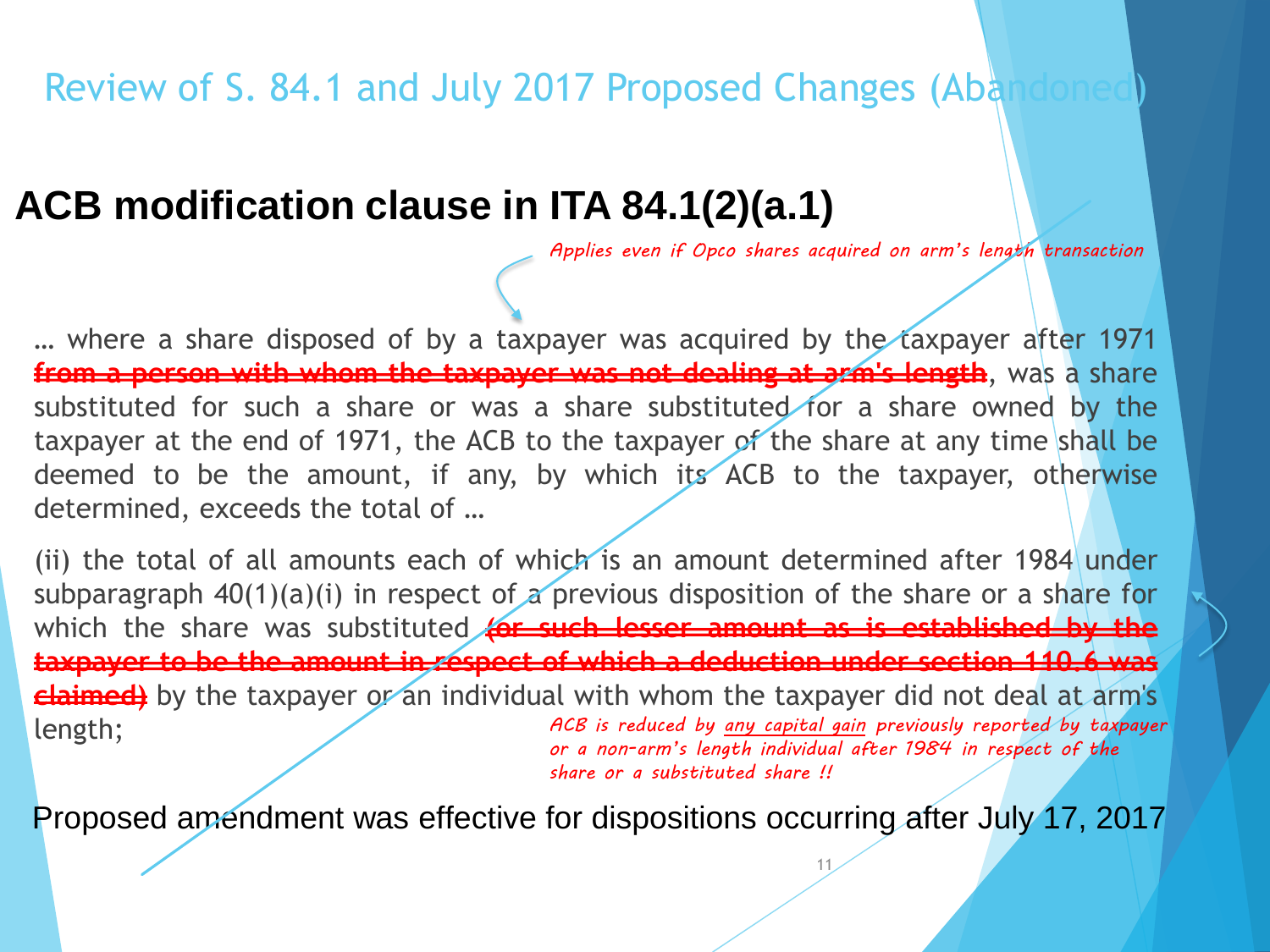#### Review of S. 84.1 and July 2017 Proposed Changes (Abandoned)

#### Proposed ITA 246.1:

- If as part of a series of transactions:
	- A resident individual receives an amount, directly or indirectly, from a non-arm's length individual; and
	- There was a property disposition or increase/decrease in PUC; and
	- It is reasonable to consider that one purpose of the series of transactions was to significantly reduce assets of a private corporation in a manner, as a result of the distribution of corporate property, that avoids taxes otherwise payable by the individual.

Amount received by individual becomes a deemed dividend.

 Also, any capital gains derived from the series of transactions are precladed from the capital dividend account.

12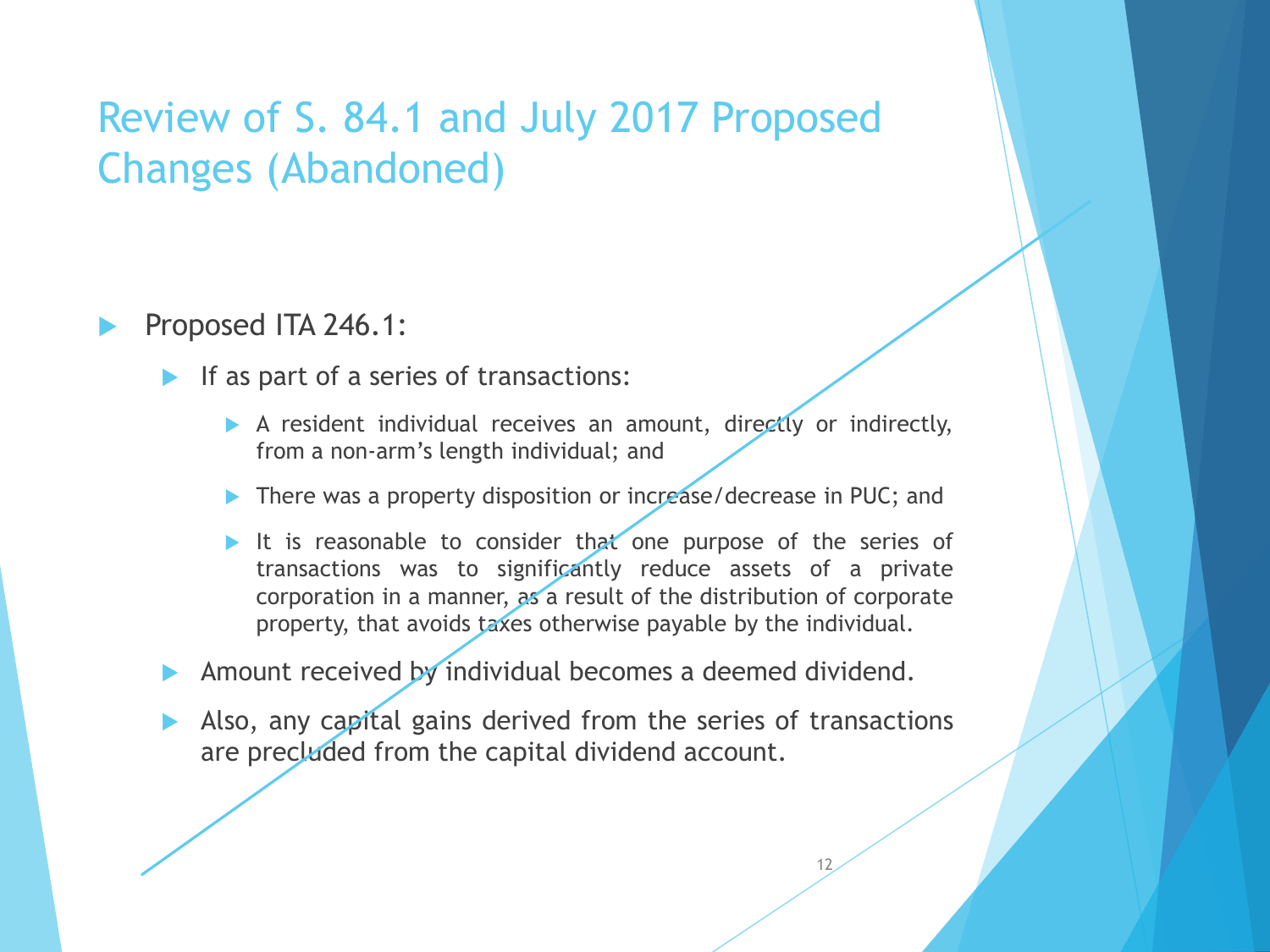Recent Case Law and CRA Technical Interpretations Capital Gains Strips – How to do it and How Risky is It

- Descarries 2014 TCC 75 and 2015 CTF Conference CRA Roundtable – Q11
- Pomerleau 2016 D.T.C. 1206
- CRA Technical Interpretation 2016-0625001E5
- Take Aways:
	- o Surplus stripping directly or indirectly using 'soft basis' will be caught under either section 84.1 or GAAR
	- o Surplus stripping with tax-paid ACB appears to be acceptable to the Courts

WWW.TAXSPECIALISTGROUP.CA

ECIALIST GROUP TORONTO | CALGARY | EDMONTON | VANCOUVER | MONTREAL | WINNIPEG | SAINT JOHN NEW YORK | LONDON | AMSTERDAM | HONG KONG | BEIJING | SHEN ZHEN |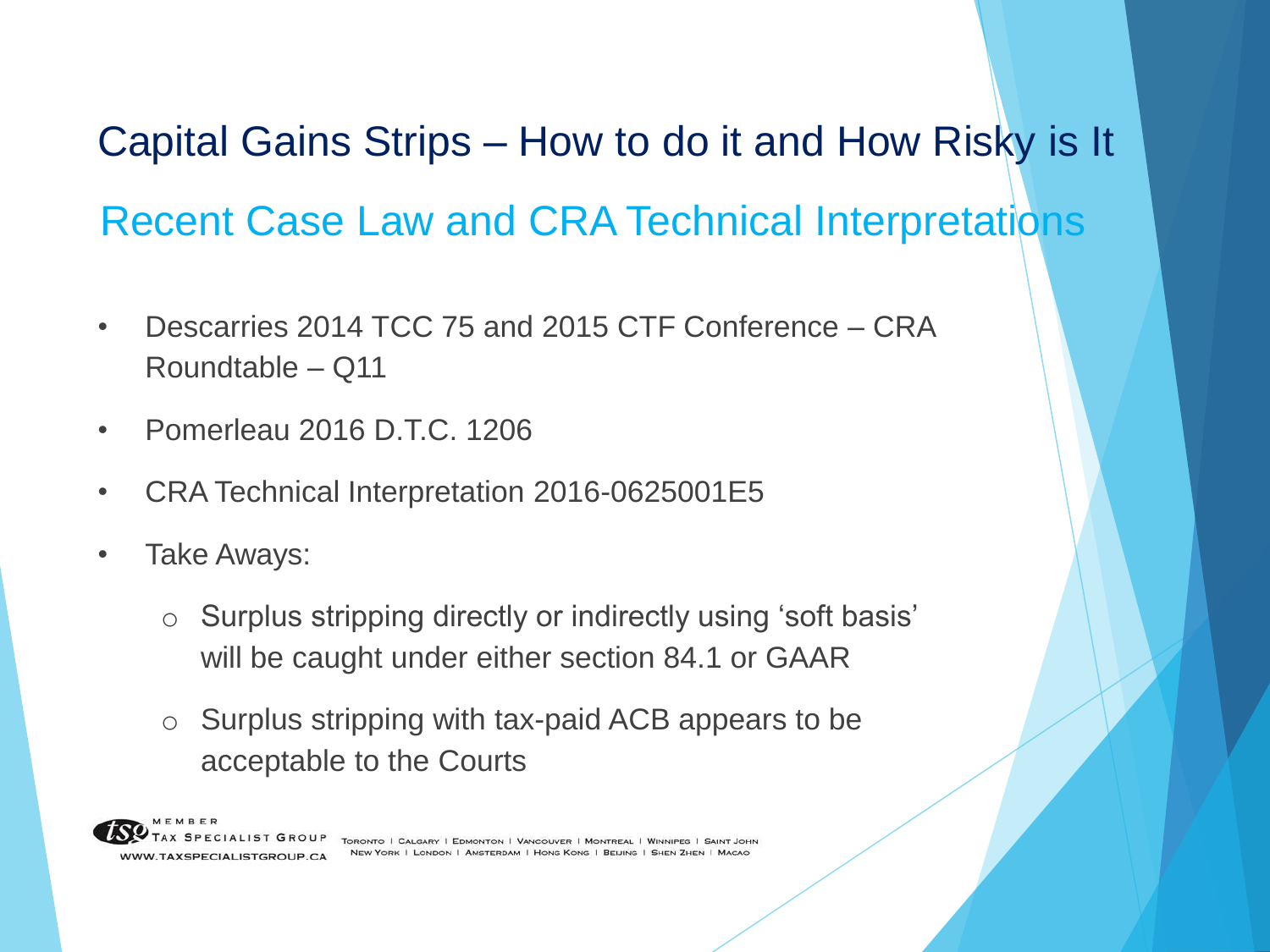Capital Gains Strips – How to do it and How Risky is It

Recent Case Law and CRA Technical Interpretations

- ▶ Four "hall marks" suggested by DOF:
	- ▶ Ceasing Control of Business
	- **Children to Continue long-term operation of** business
	- No continuing financial interest
	- No further participation in management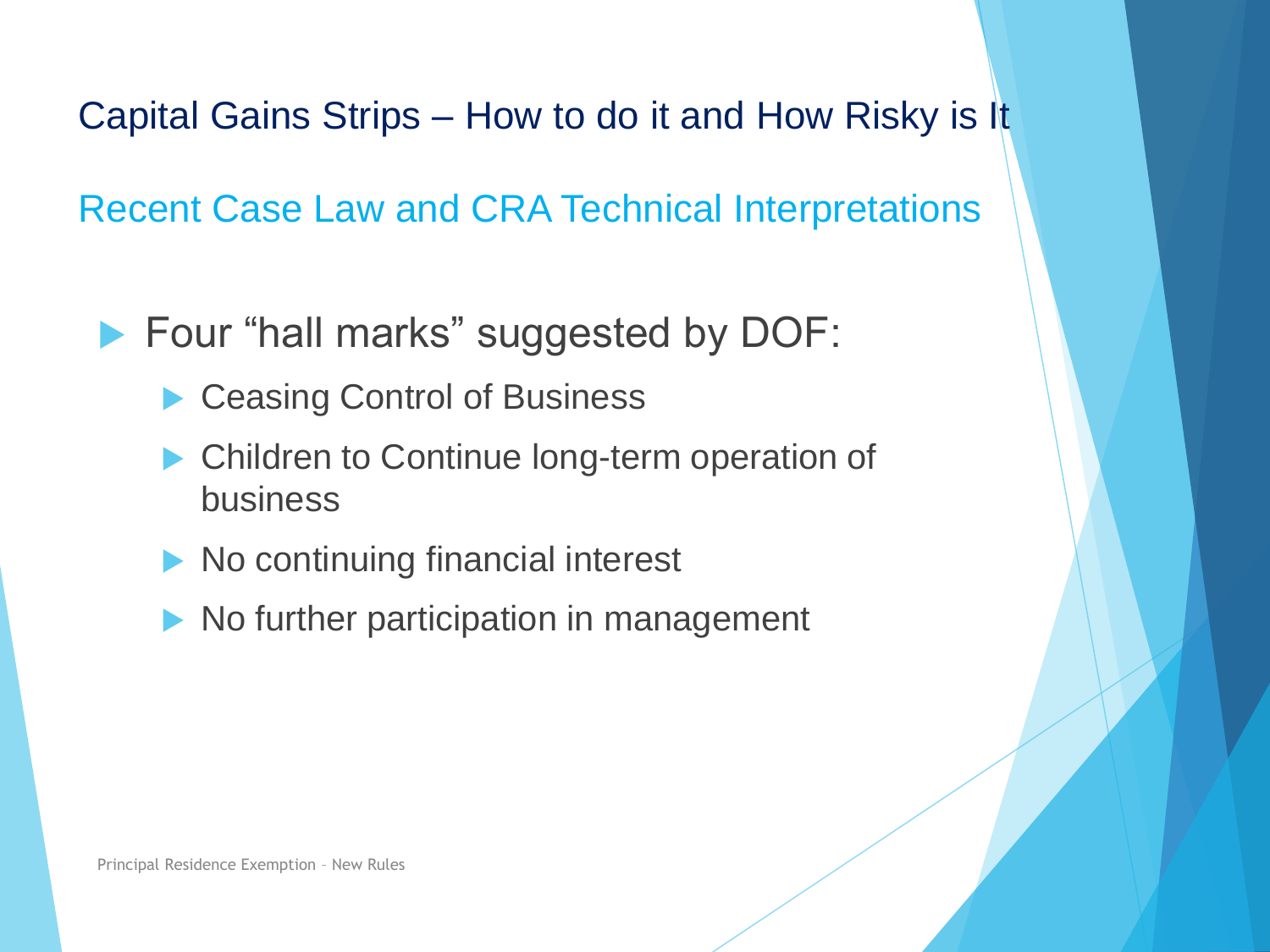Capital Gains Strips – How to do it and How Risky is It

Recent Case Law and CRA Technical Interpretations

- Joint Committee's submission critical of DOF's strict conditions
- ▶ CALU's submission looked at Quebec's new rules & US rules
- ▶ CALU suggested their own "hallmarks"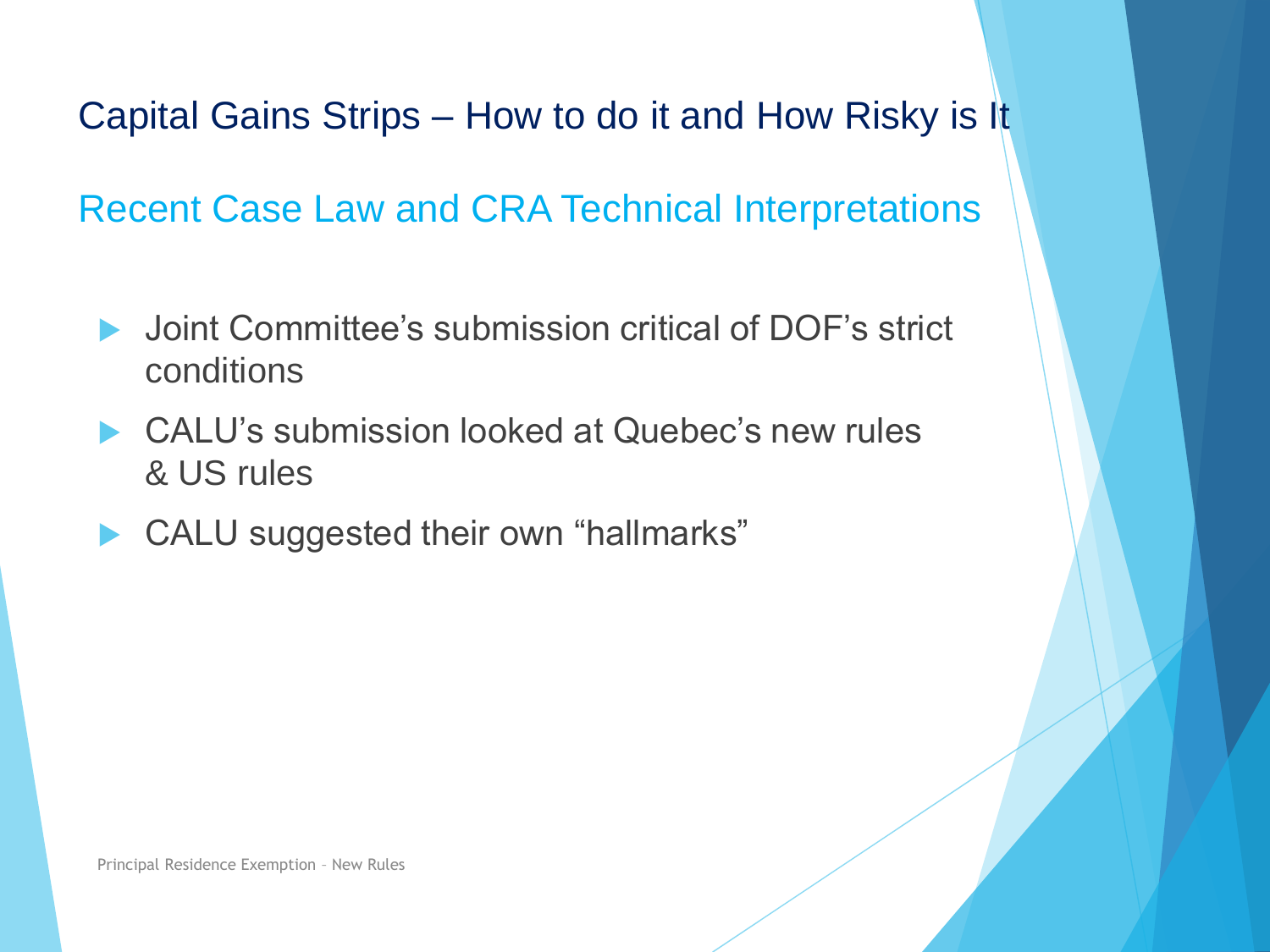Potential Budget Changes Capital Gains Strips – How to do it and How Risky is It

- Reinstate July 18, 2017 Proposals?
- Increase Capital Gains Inclusion Rate:
	- $\circ$  Increase from 50% to 2/3 $rd$ 's inclusion (24.9% to 33.2%)
	- o Increase from 50% to 75% inclusion (24.9% to 37.4%)



TORONTO | CALGARY | EDMONTON | VANCOUVER | MONTREAL | WINNIPEG | SAINT JOHN NEW YORK | LONDON | AMSTERDAM | HONG KONG | BEIJING |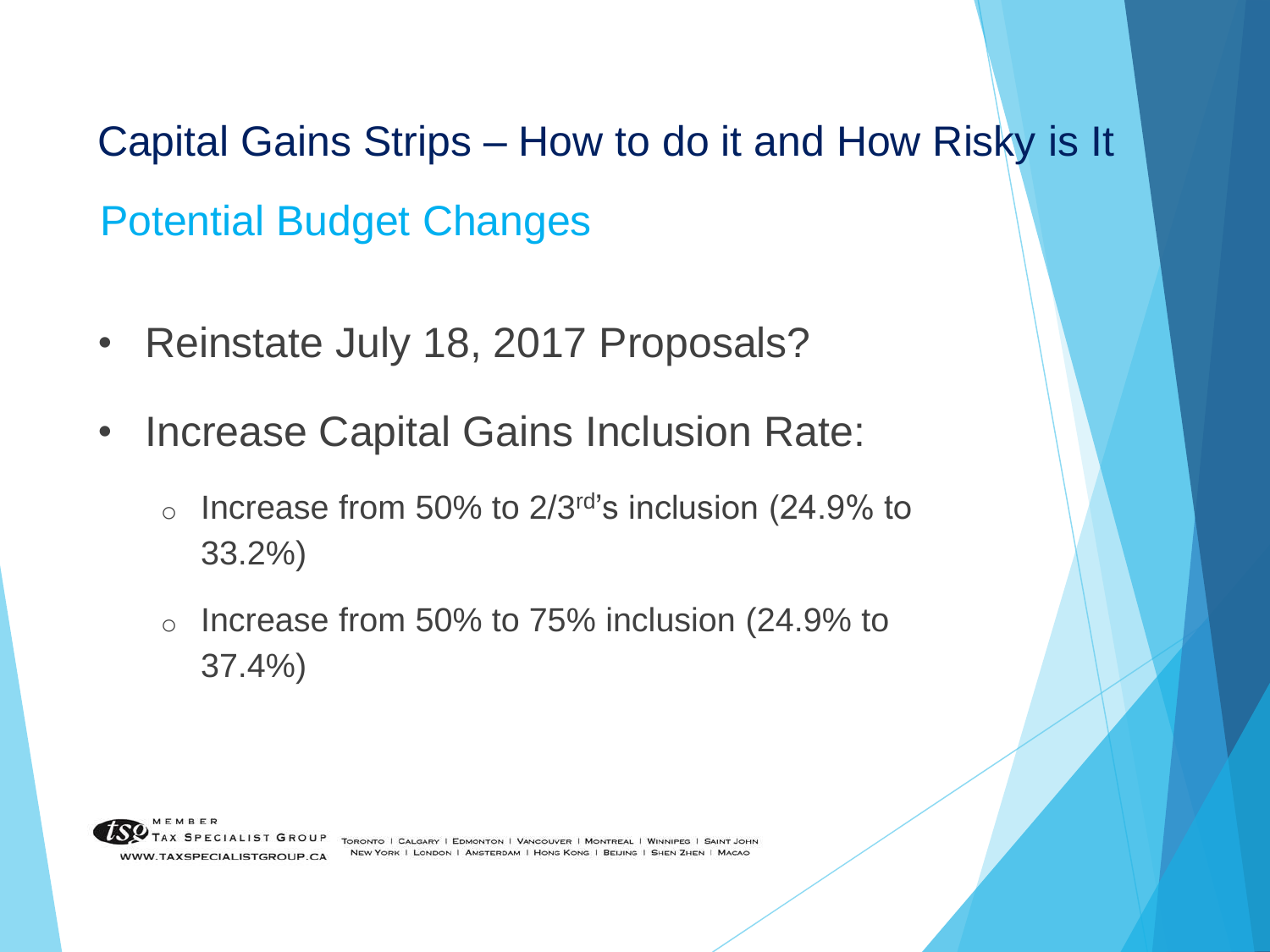### Capital Gains Strips – How to do it and How Risky is It

Capital Gains Strips Planning Examples – Accelerated Capital Gains

- Accelerate sale of corporate (or personal) assets to prior to 2020 Federal Budget
	- o Anticipated sale of asset within one year anyways?
	- o Transfer of Assets to corporation (corporate or personal) pursuant to Section 85 prior to Budget:
		- Trigger capital gains using elected amount if rates increase
		- Elect at cost if rates do not increase
		- Higher corporate capital gains (27.86%) rate versus personal (24.9%)
		- Filing deadline April 30, 2021 (cover two budgets?)



ECIALIST GROUP TORONTO | CALGARY | EDMONTON | VANCOUVER | MONTREAL | WINNIPEG | SAINT JOHN NEW YORK | LONDON | AMSTERDAM | HONG KONG | BEIJING | SHEN ZHEN |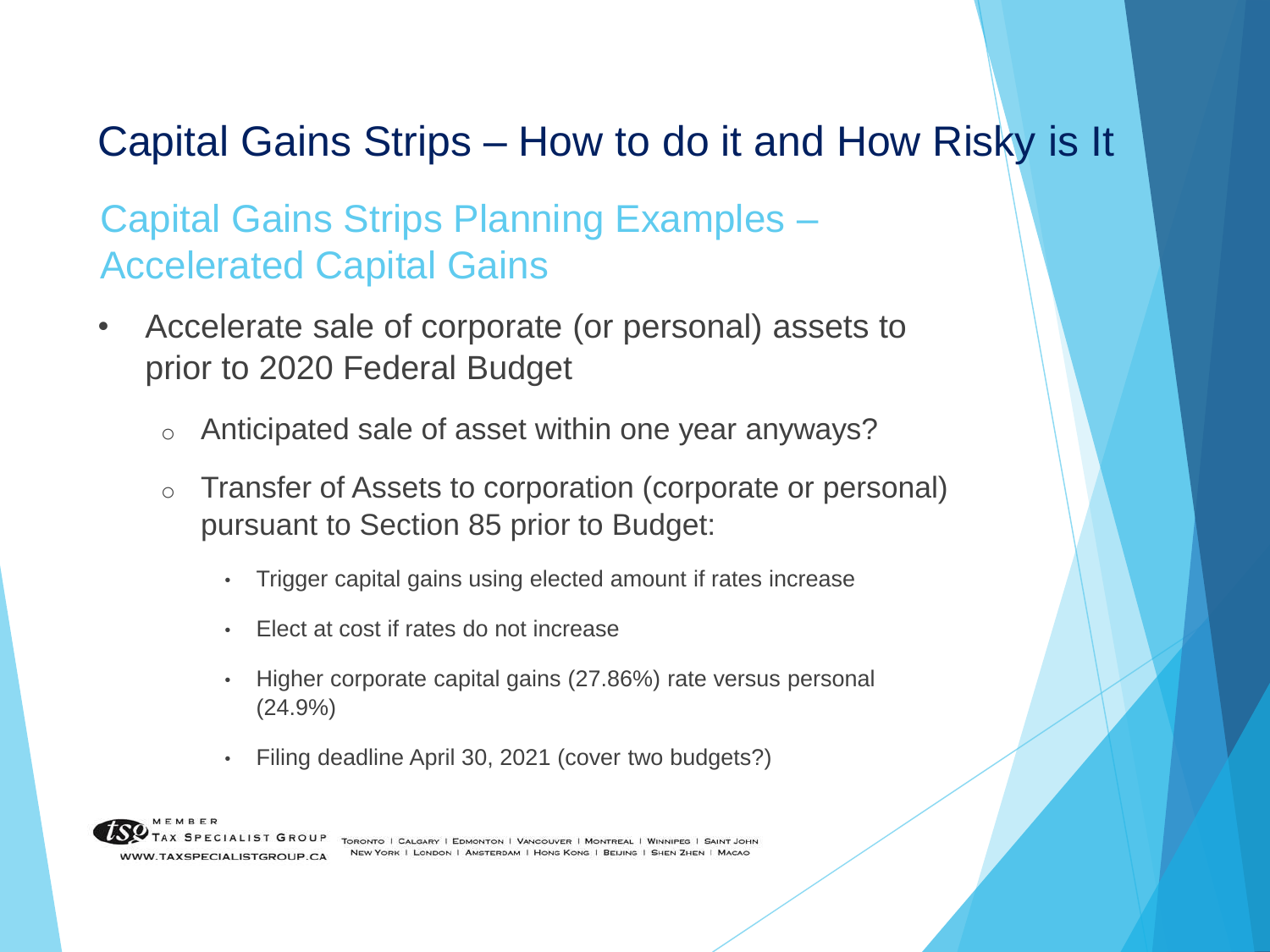Capital Gains Strips Planning Examples – Accelerated Gain in Corporate Assets

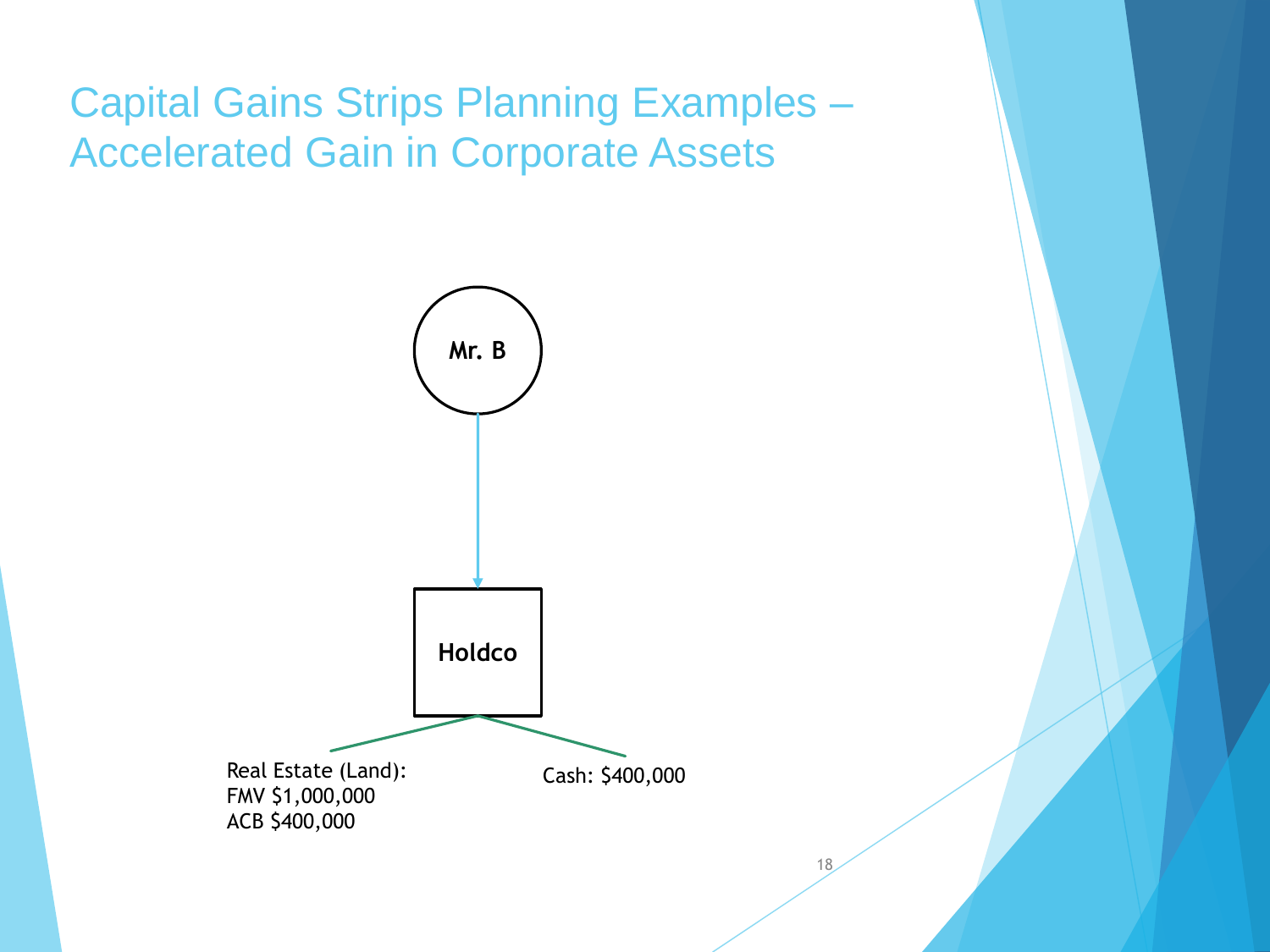Capital Gains Strips Planning Examples – Accelerated Gain in Corporate Assets

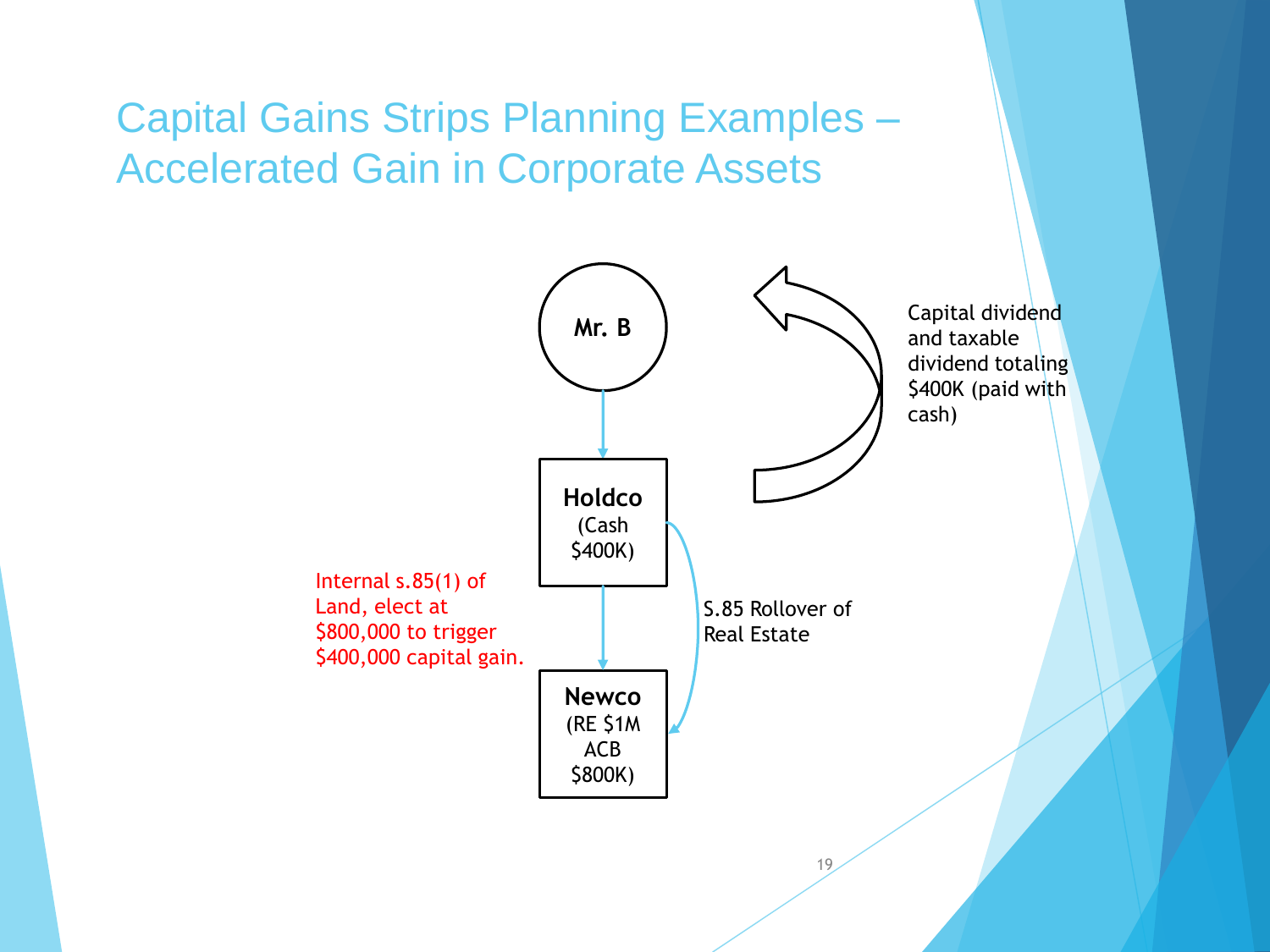## Capital Gains Strips – How to do it and How Risky is It

Capital Gains Strips Planning Examples – Accelerated Gain in Corporate Assets

- Results:
	- o Corporate capital gains tax triggered on a flow through basis rather than dividend rates (27.86% versus 31.44% or 44.64%)
	- o Increased cost base of corporate assets
		- Watch out for recapture on depreciable assets
	- o Bare Trust arrangement to mitigate PTT for real estate? Could just sell portfolio investments.
	- o Plan timing of filing and elected amount relative to any Federal budget changes

WWW.TAXSPECIALISTGROUP.CA

ECIALIST GROUP TORONTO | CALGARY | EDMONTON | VANCOUVER | MONTREAL | WINNIPEG | SAINT JOHN NEW YORK | LONDON | AMSTERDAM | HONG KONG | BELJING | SHEN ZHEN |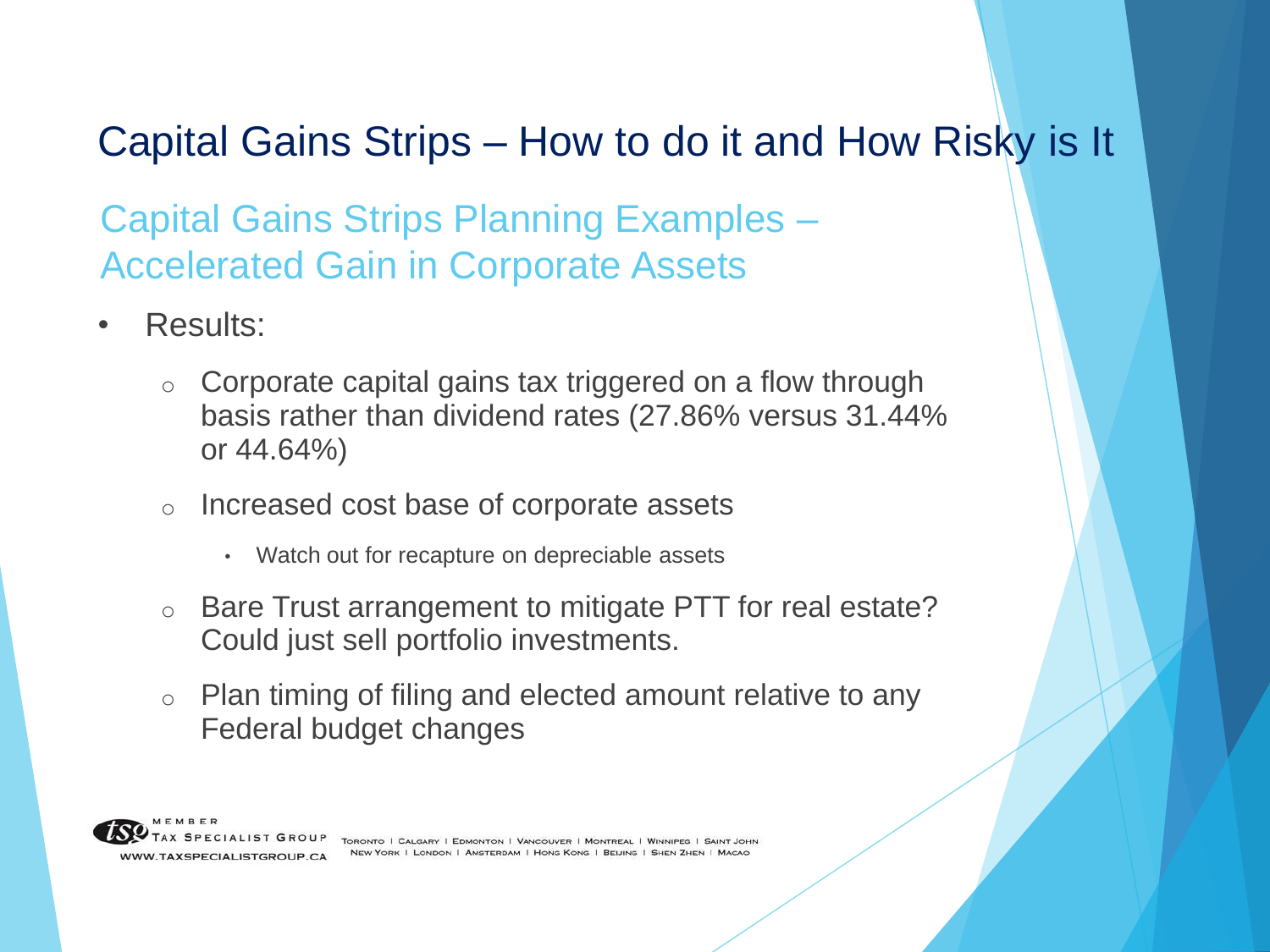Capital Gains Strips Planning Examples – Accelerated Gains in Shares of Company (Plan A)

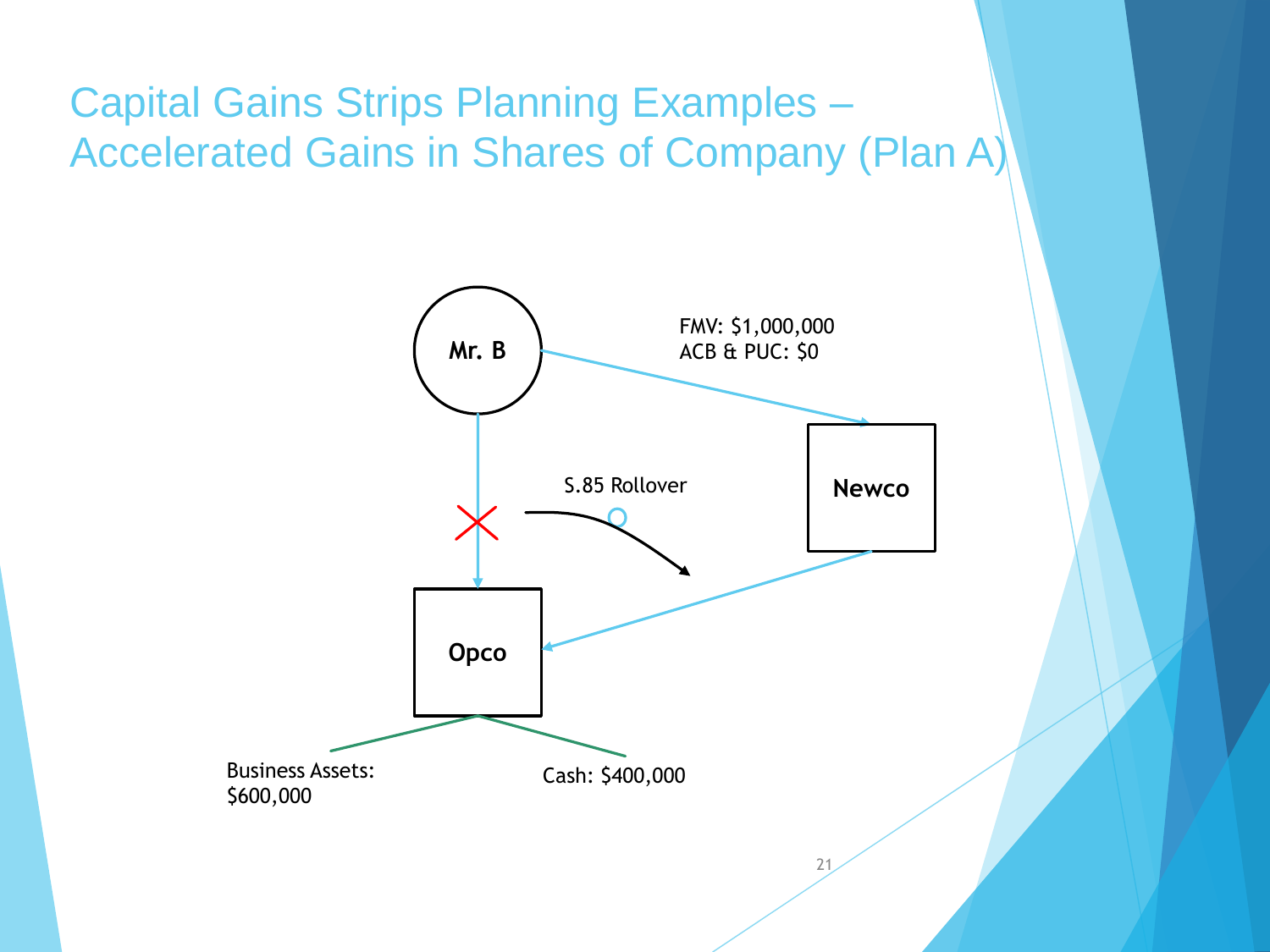Capital Gains Strips Planning Examples – Accelerated Gains in Shares of Company

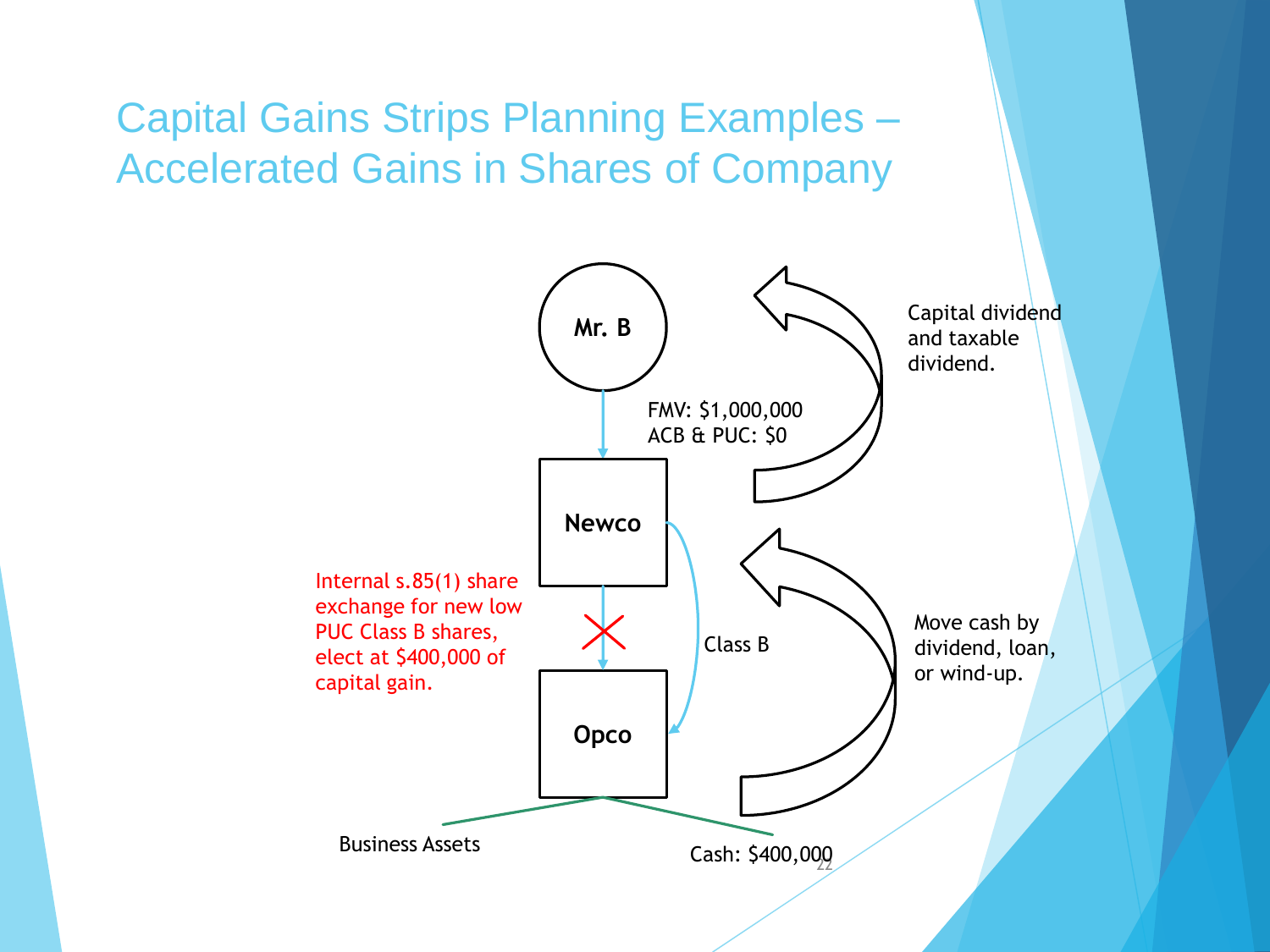#### Capital Gains Strips Planning Examples – Accelerated Gains in Shares of Company

#### Results:

- No deemed dividend on share exchange because PUC remains low.
- Newco recognizes \$400,000 capital gain and triggers CDA and RDTOH.
- **Mr. B receives \$200,000 of tax-free capital dividend** from CDA, and approximately \$200,000 of ineligible dividends to recover RDTOH.
- Effective tax rate of 27.86% on a flow through basis to extract \$400,000 of cash (potential for lower rate see Plan B re accelerating gain in personal shares).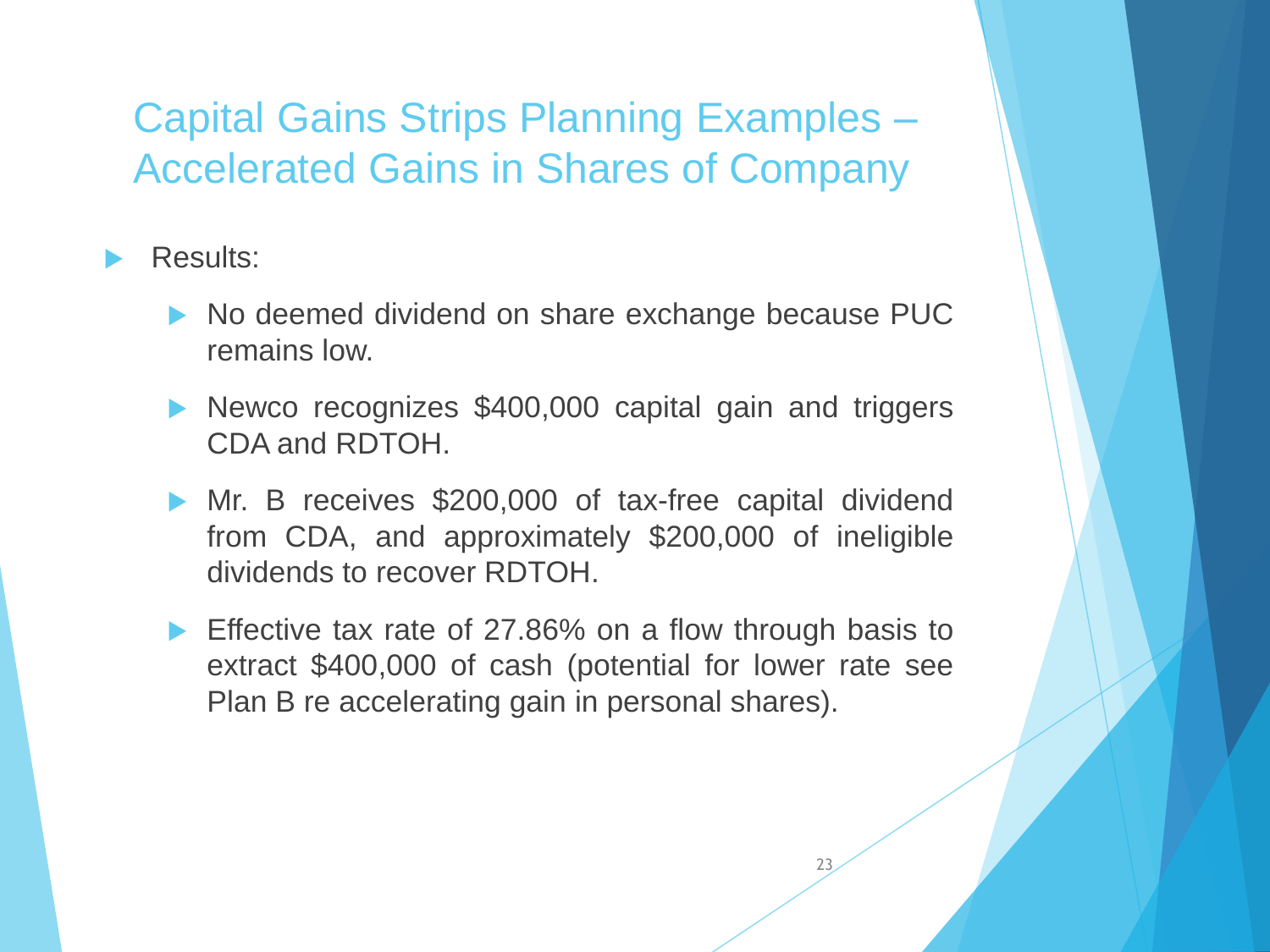## Capital Gains Strips Planning Examples – Accelerating Capital Gain in Personal Assets



Portfolio Investments: FMV \$1,000,000 ACB \$400,000

24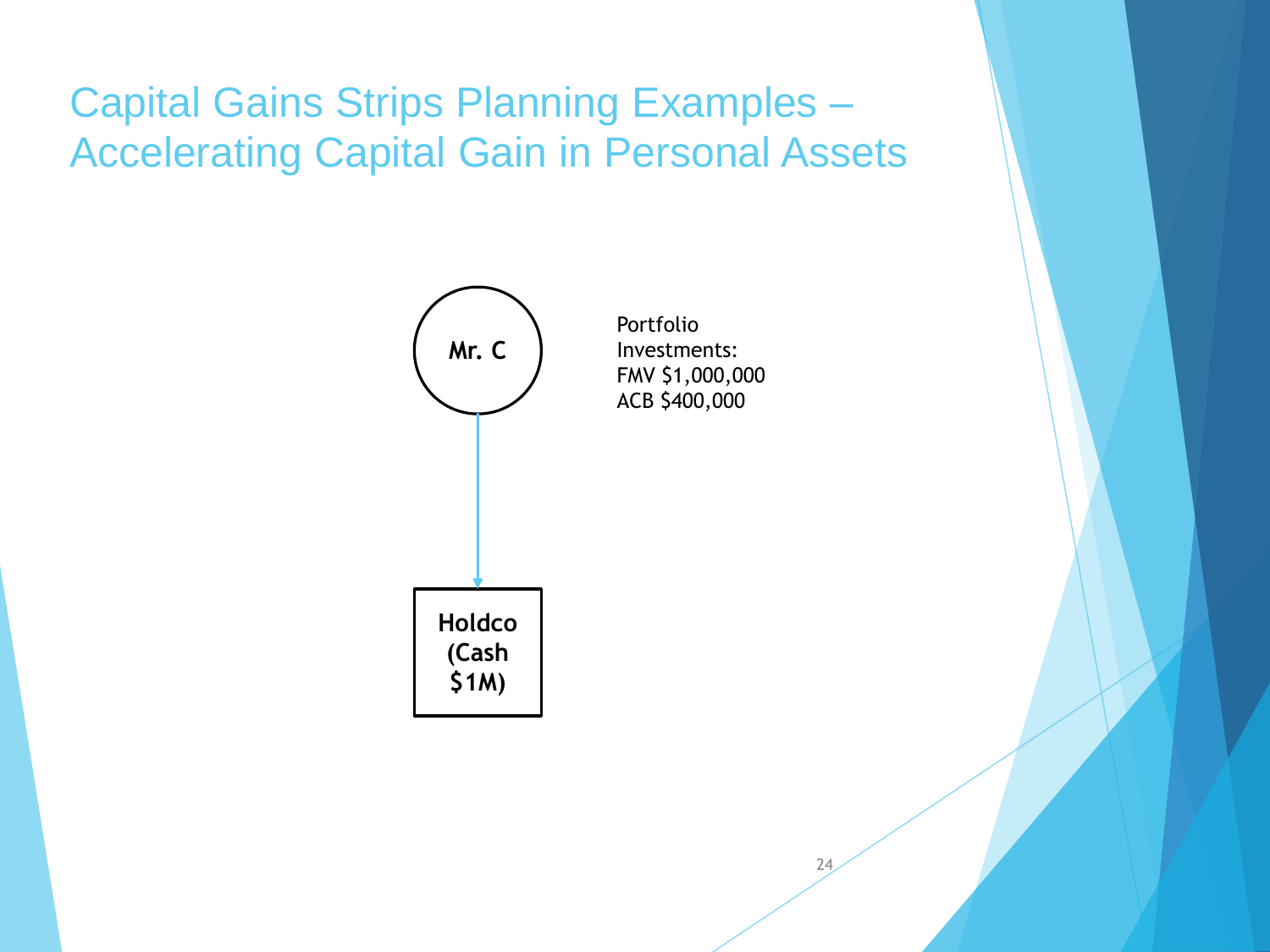#### Capital Gains Strips Planning Examples – Accelerating Capital Gain in Personal Assets

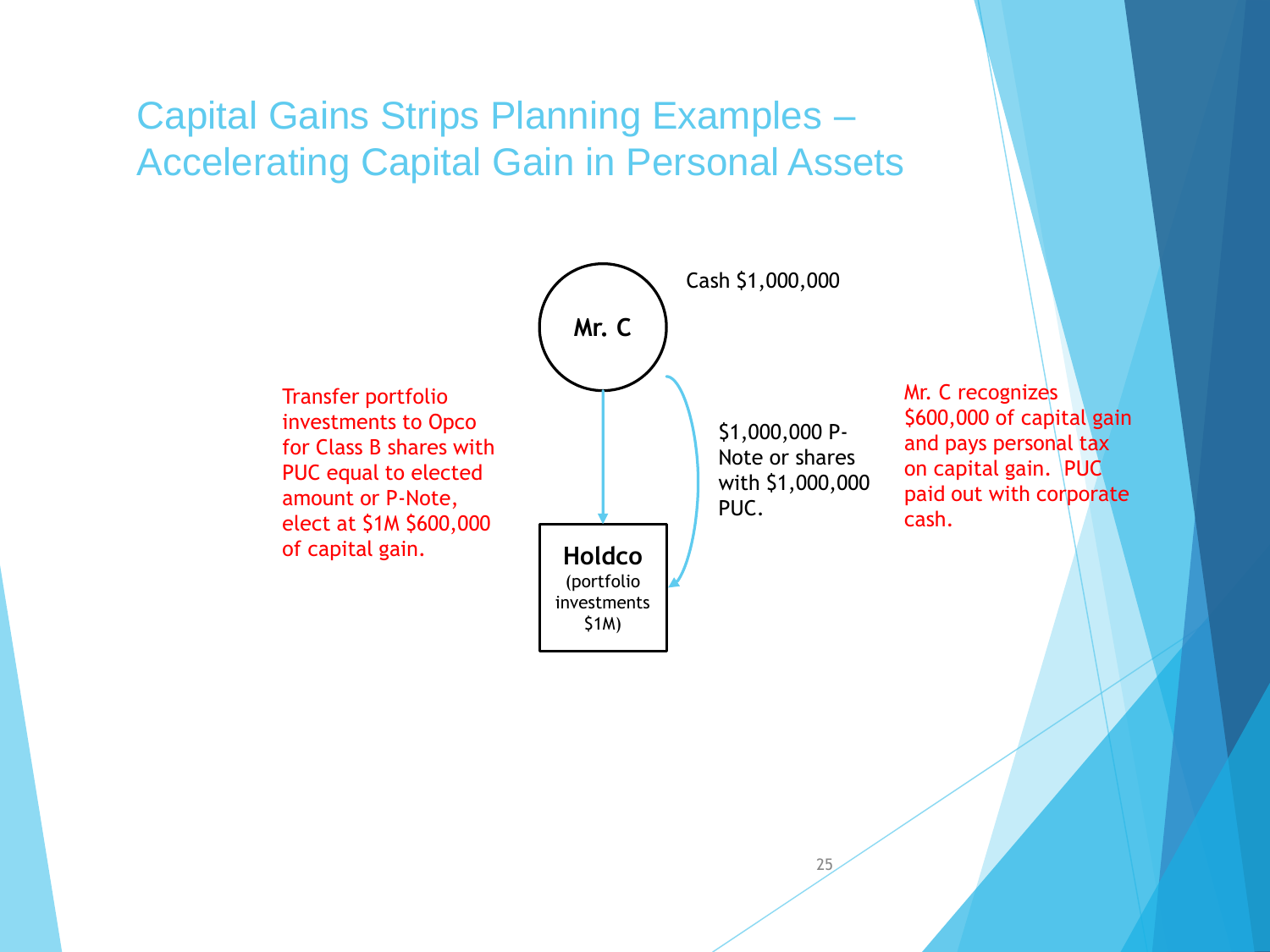### Capital Gains Strips – How to do it and How Risky is It

Capital Gains Strips Planning Examples – Accelerating Capital Gain in Personal Assets

- Results:
	- $\circ$  Extract \$1M cash from company at 24.9% rather than dividend rates (44.64% or 31.44%)
	- o Watch out for higher corporate capital gains rates on future appreciation of portfolio investments (27.86% versus 24.9%)
	- o Plan timing of filing and elected amount relative to any Federal budget changes (say April 30, 2021 for potential two years of budgets)

ECIALIST GROUP WWW.TAXSPECIALISTGROUP.CA

TORONTO | CALGARY | EDMONTON | VANCOUVER | MONTREAL | WINNIPEG | SAINT JOHN NEW YORK | LONDON | AMSTERDAM | HONG KONG | BEIJING | SHEN ZHEN |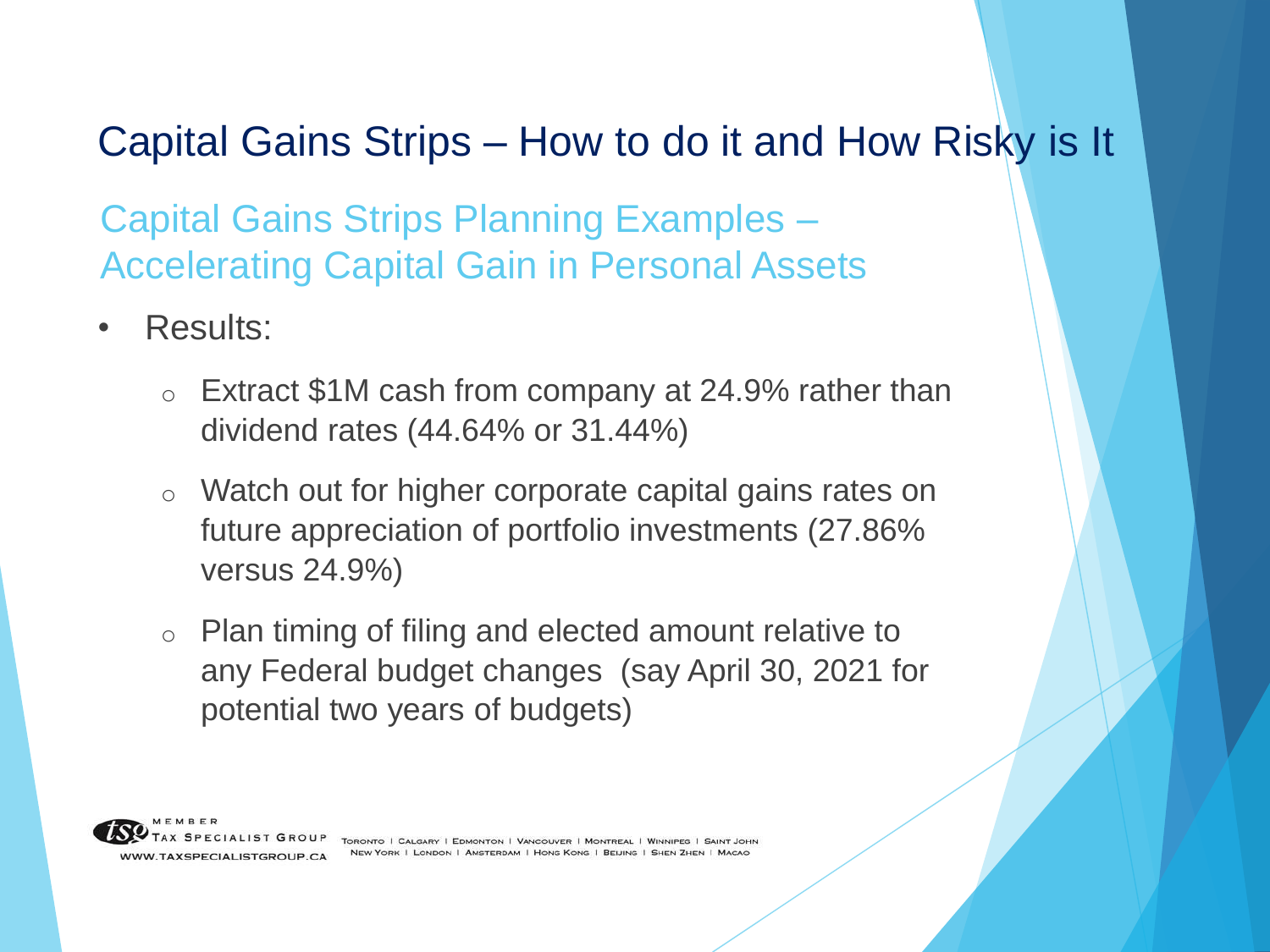#### Capital Gains Strips Planning Examples – Accelerating Capital Gain in Personal Shares (Plan B)

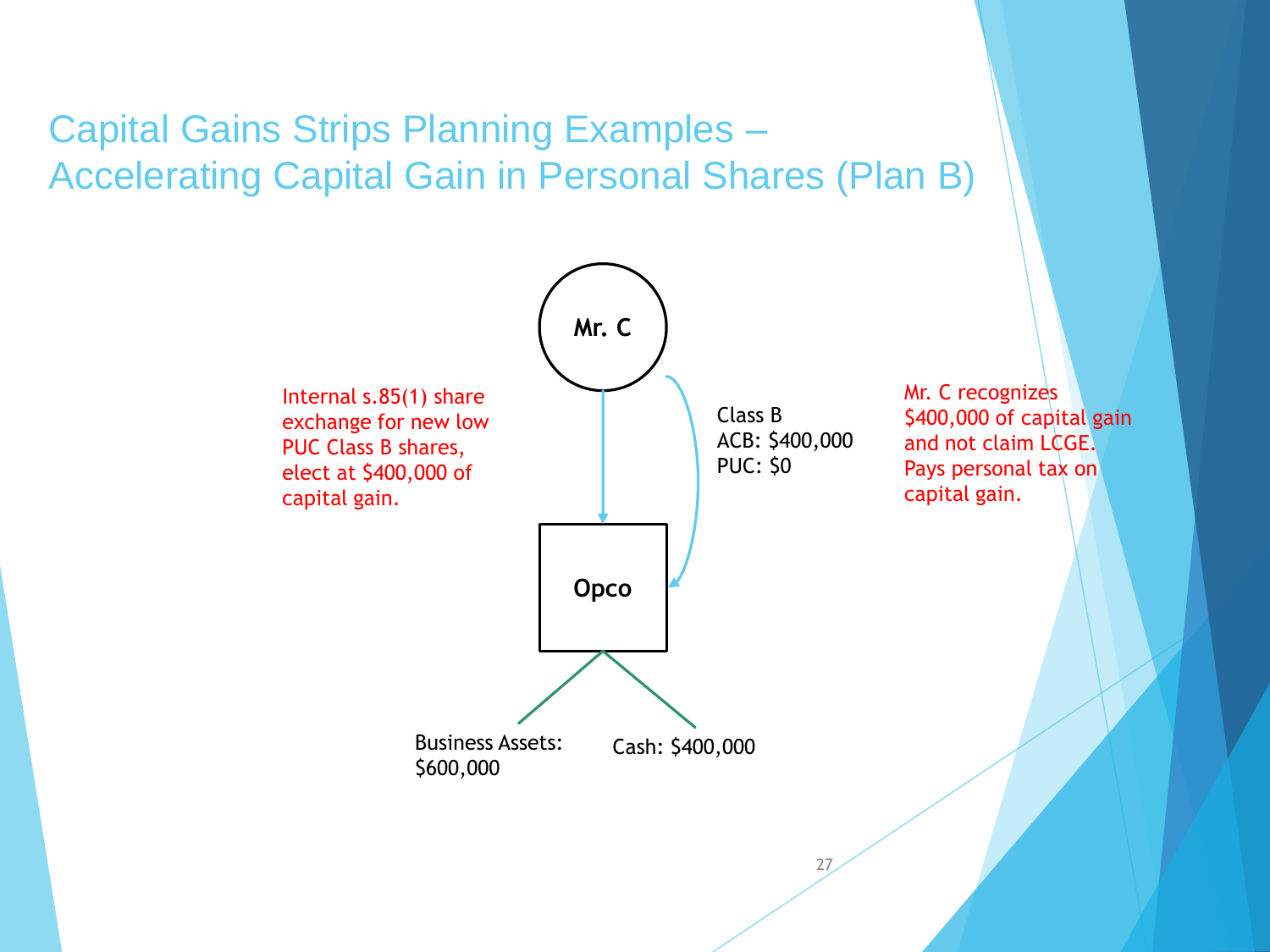#### Capital Gains Strips Planning Examples – Accelerating Capital Gain in Personal Shares (Plan

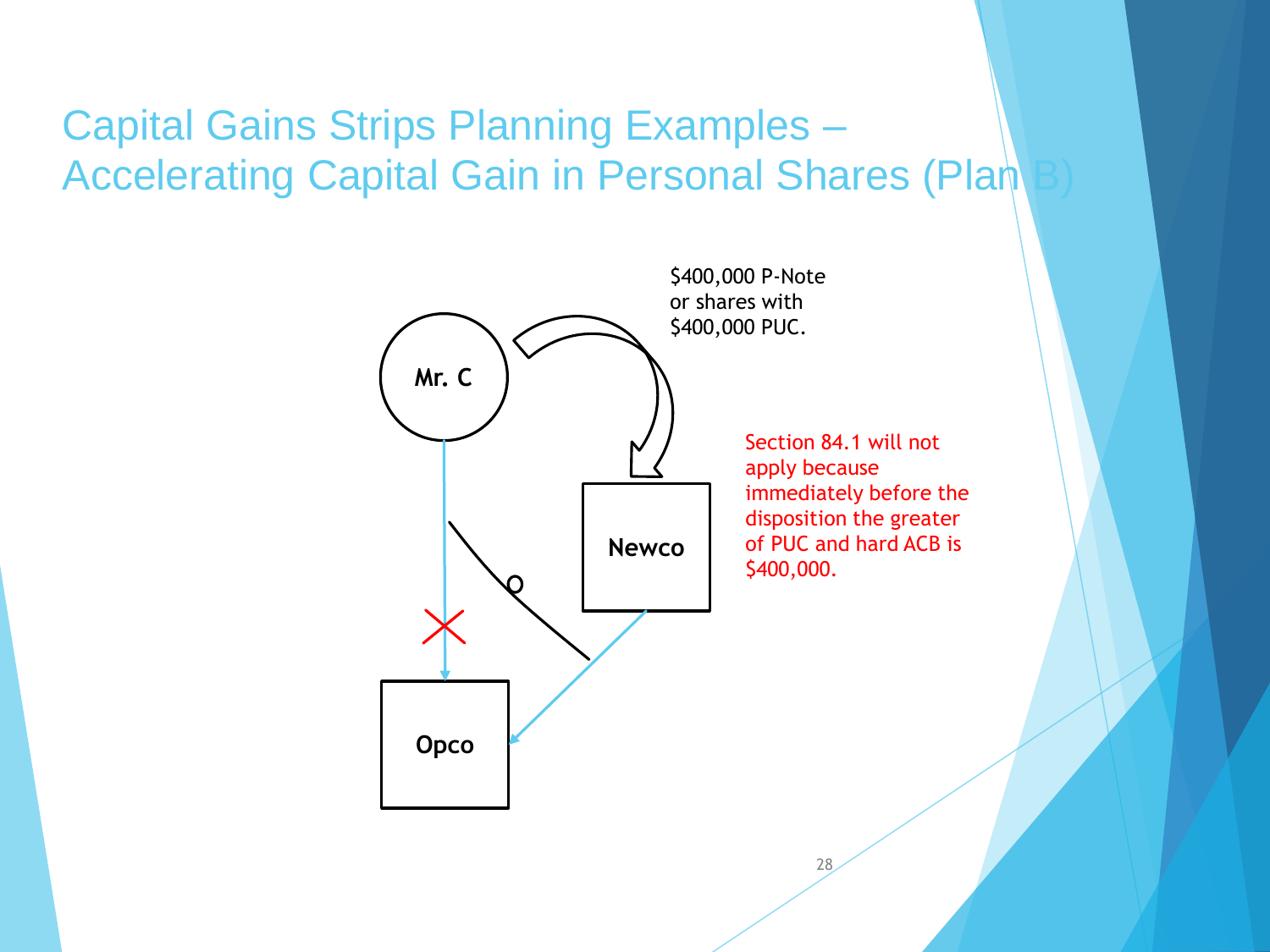Capital Gains Strips Planning Examples – Accelerating Capital Gain in Personal Shares (Pla

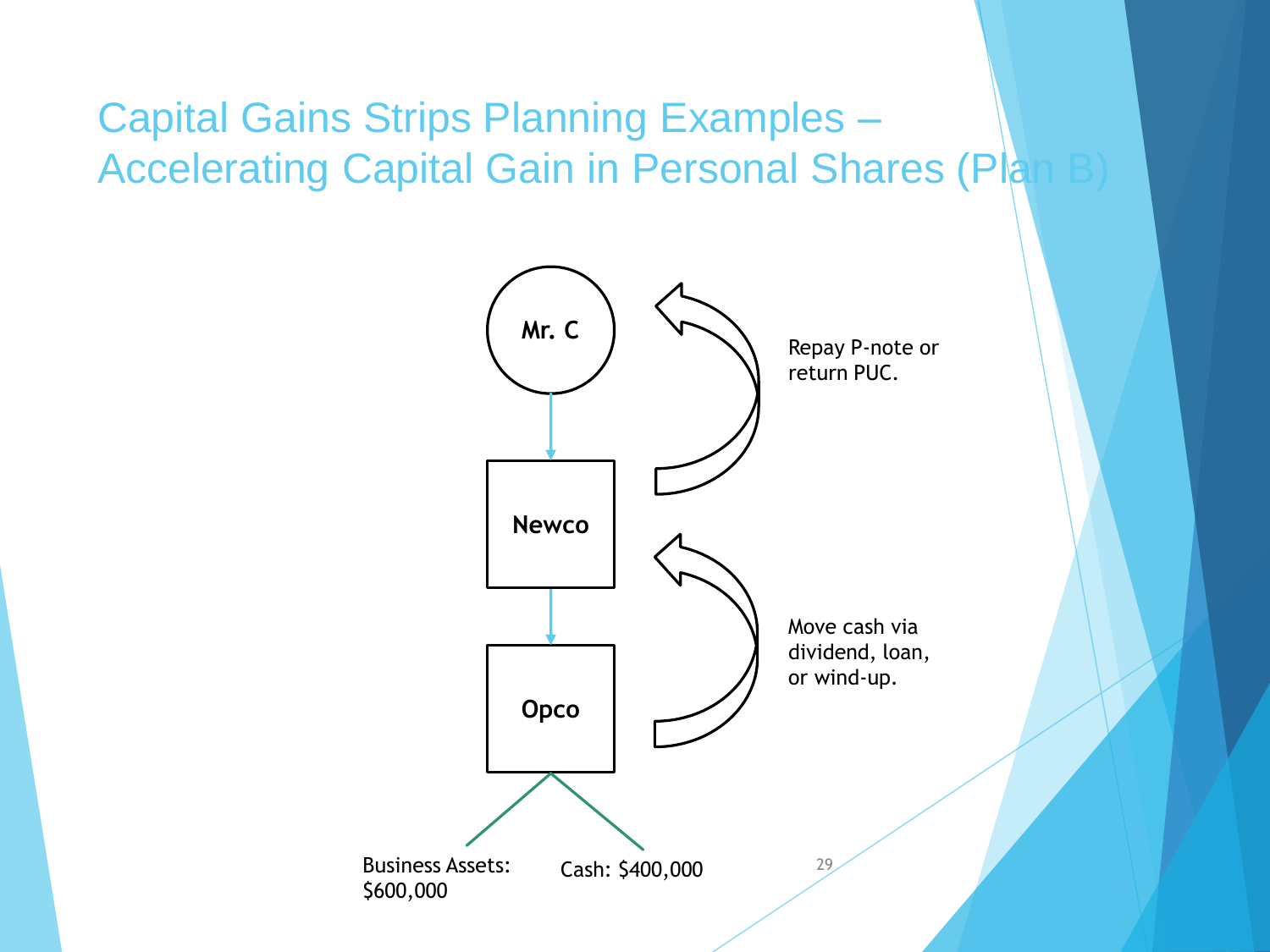### Capital Gains Strips Planning Examples – Accelerated Gains in Shares of Company

#### Results:

- No deemed dividend on share exchange because PUC remains low.
- Mr. C recognizes \$400,000 capital gain pays personal tax.
- Cash extracted via promissory note or PUC on a tax free basis.
- Effective tax rate of 24.9% to extract \$400,000 of cash (versus 27.86% on a flow through basis in Plan A).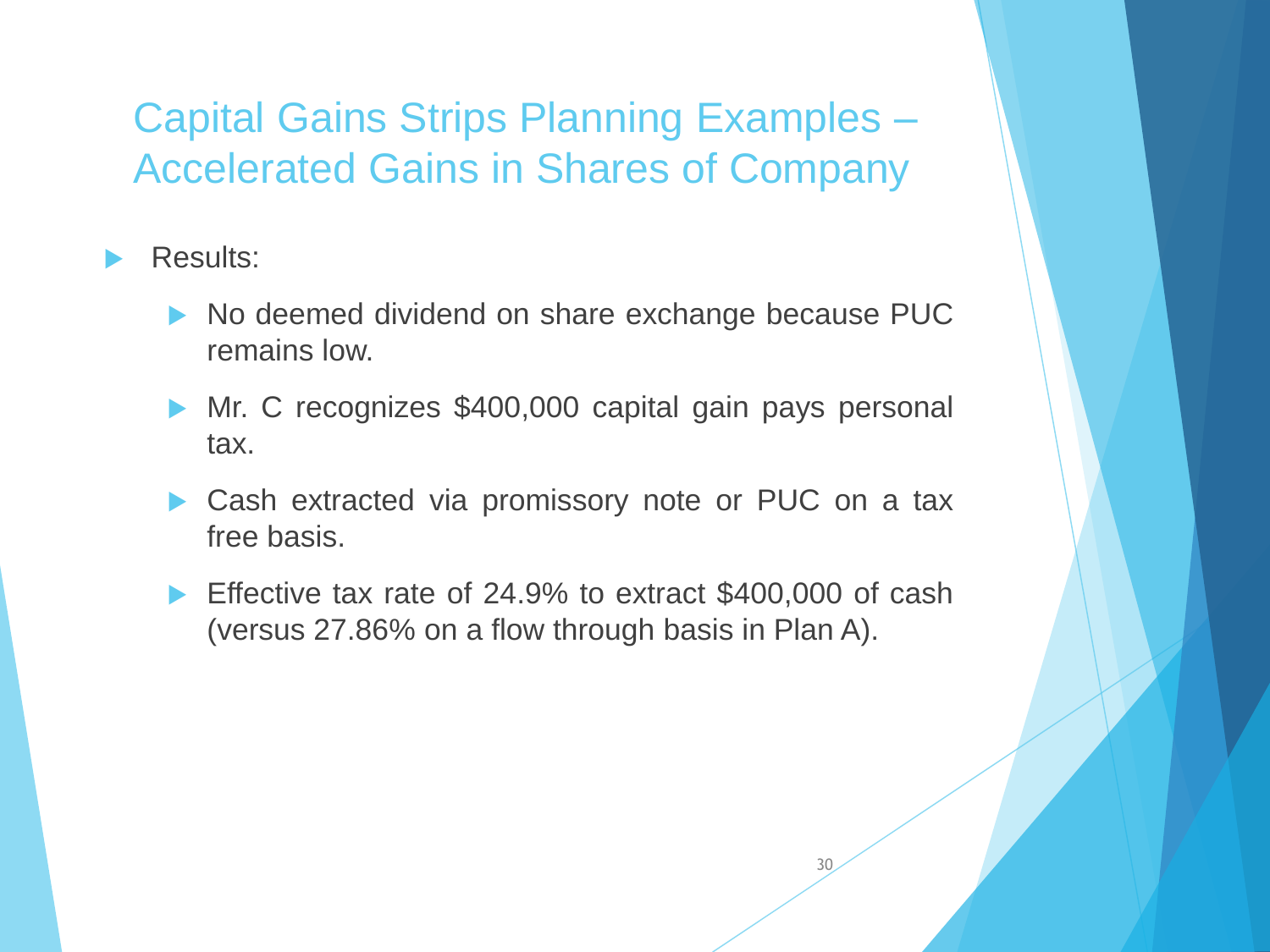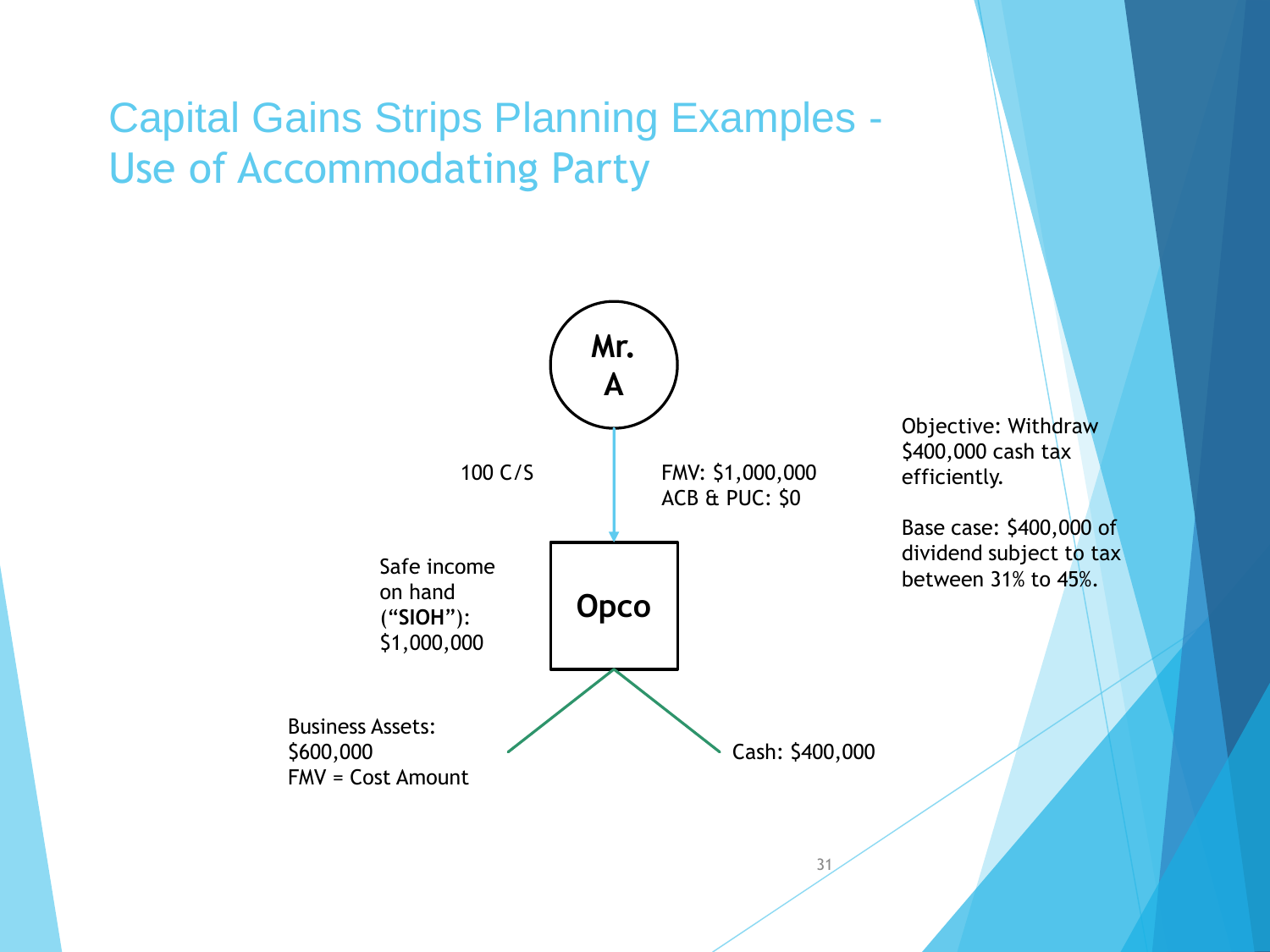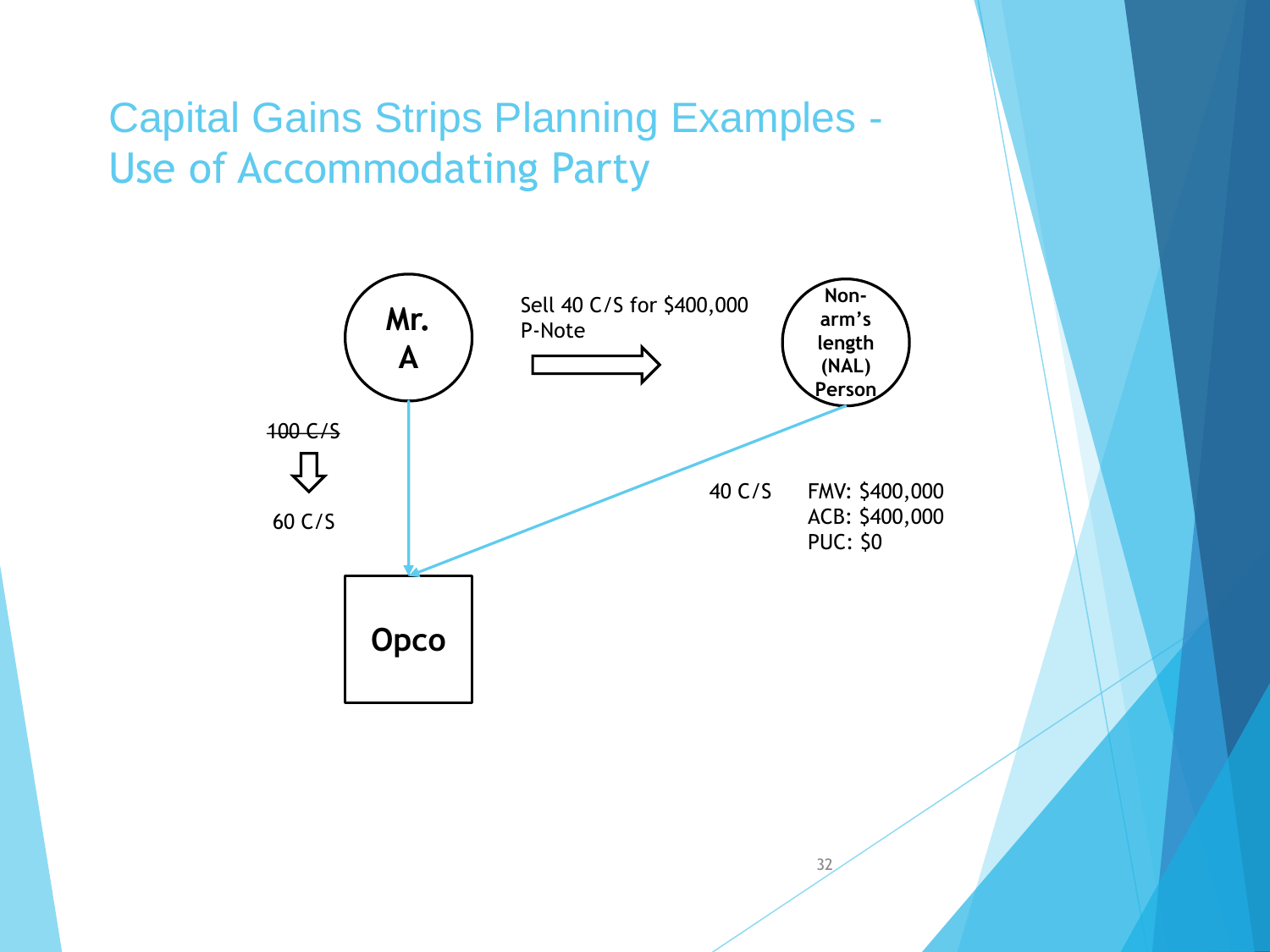

S84.1 does not apply to deem any dividend to the non-arm's length person because the 40 Opco C/S has \$400,000 of tax-paid hard basis.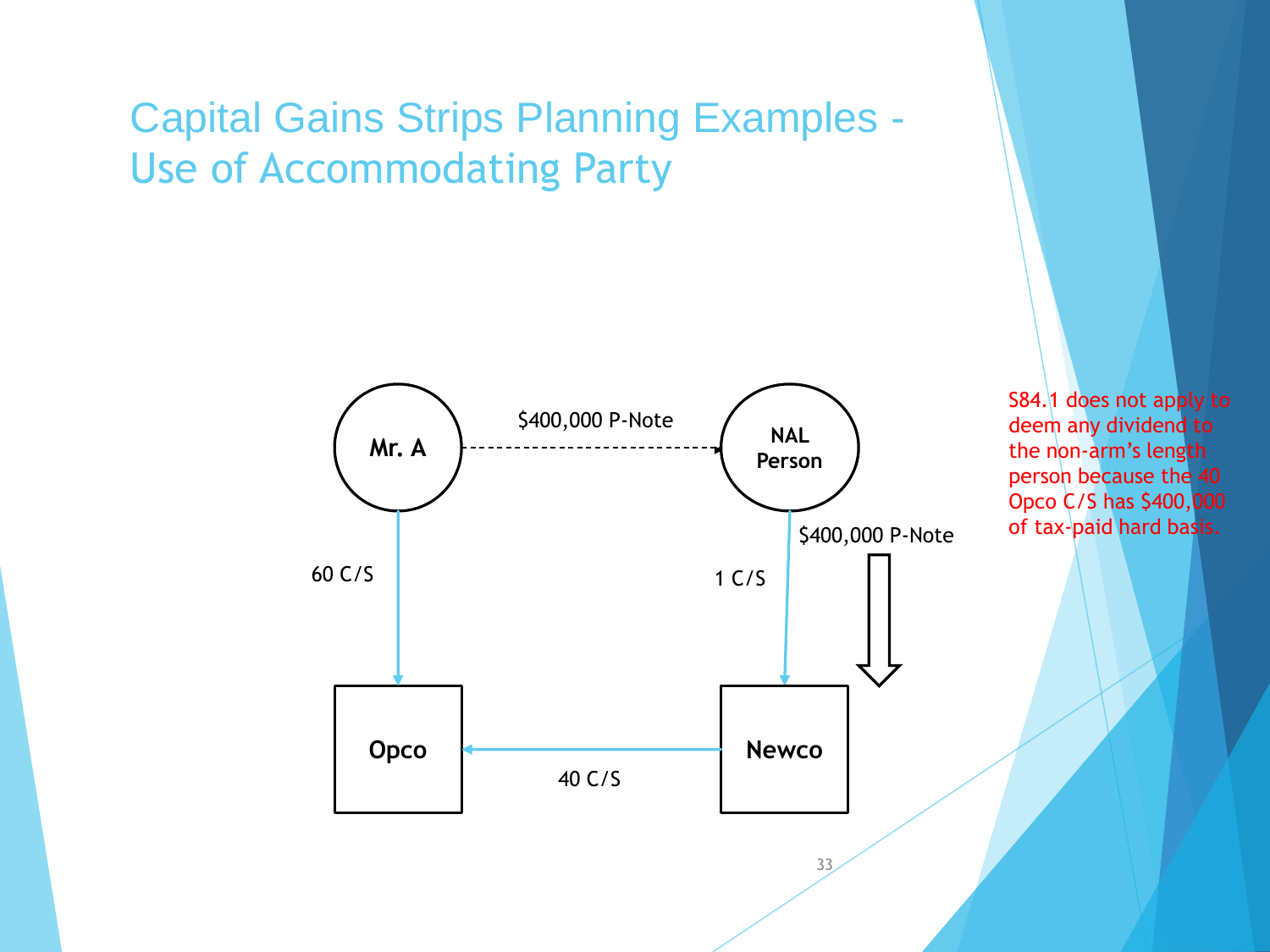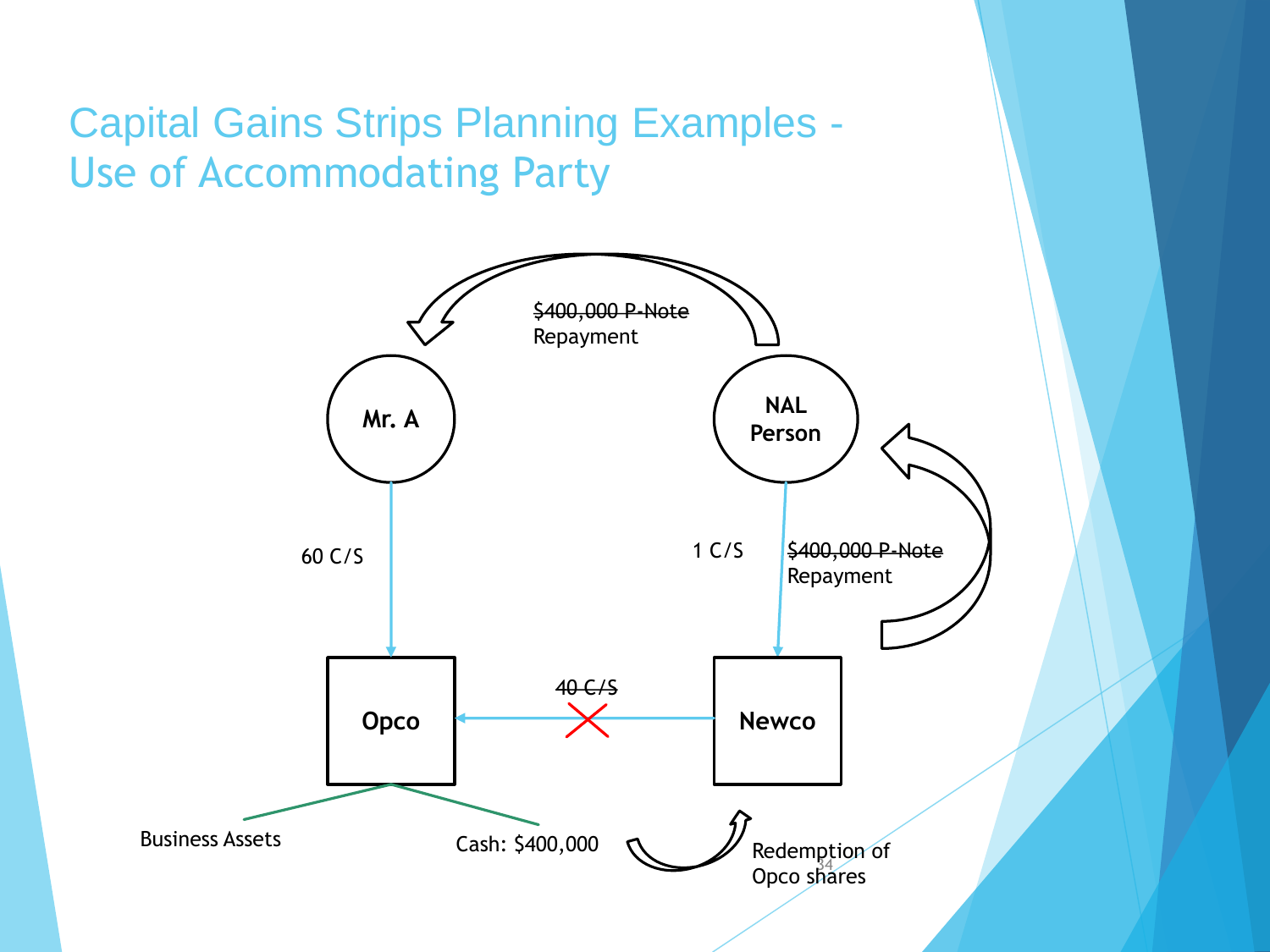

- Extracted \$400,000 cash at capital gains rate, i.e. 24.9%
- **Redemption of Opco shares result in** subsection 84(3) deemed dividend.
- No Part I income tax because of subsection 112(1) and because 55(2) will not apply since the redeemed shares have full ACB (and because of sufficient SIOH).
- No Part IV tax because Newco and Opco are connected.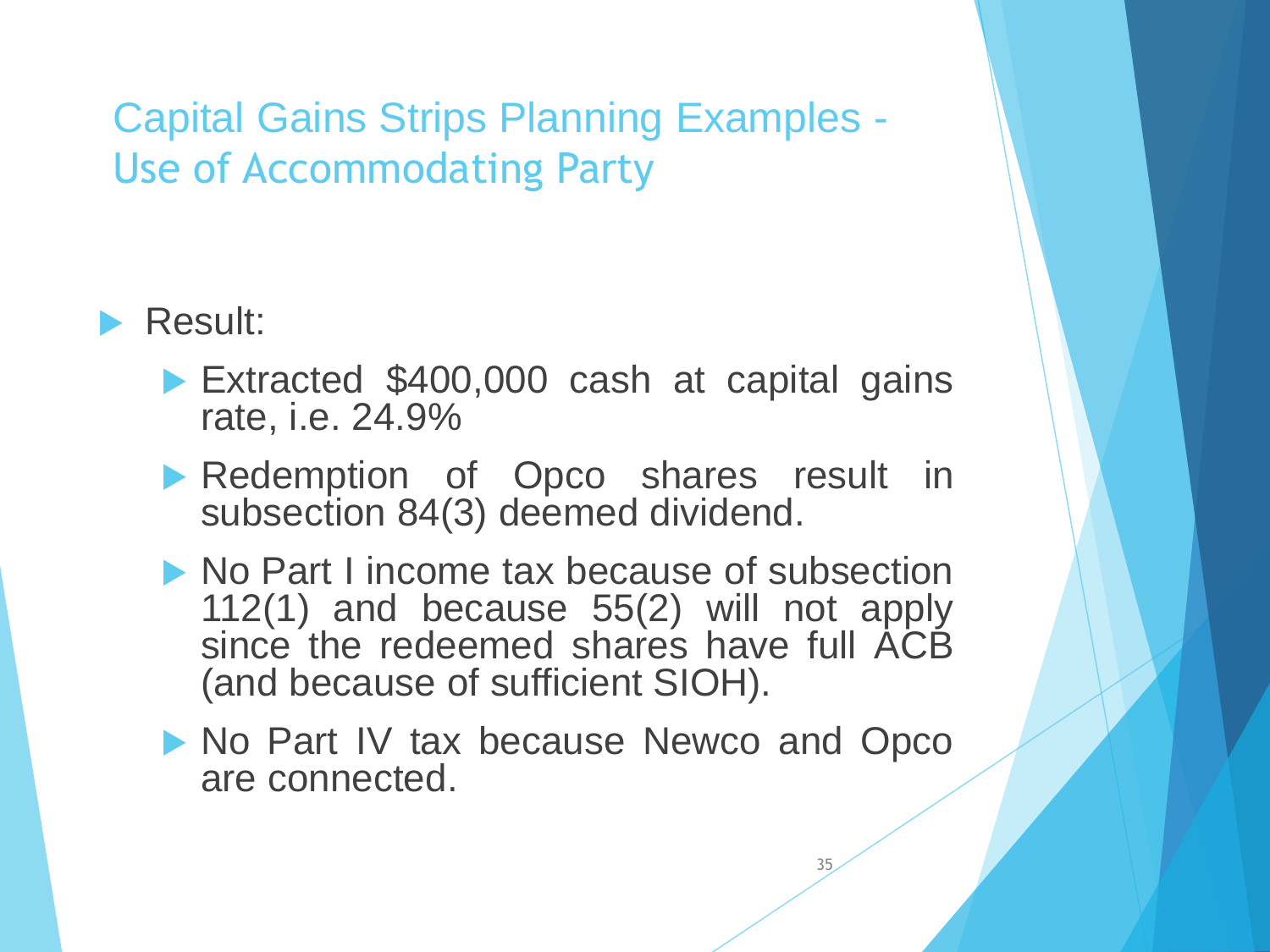Capital Gains Strips Planning Examples - Corporate Appreciated Property and Existing Retained Earnings

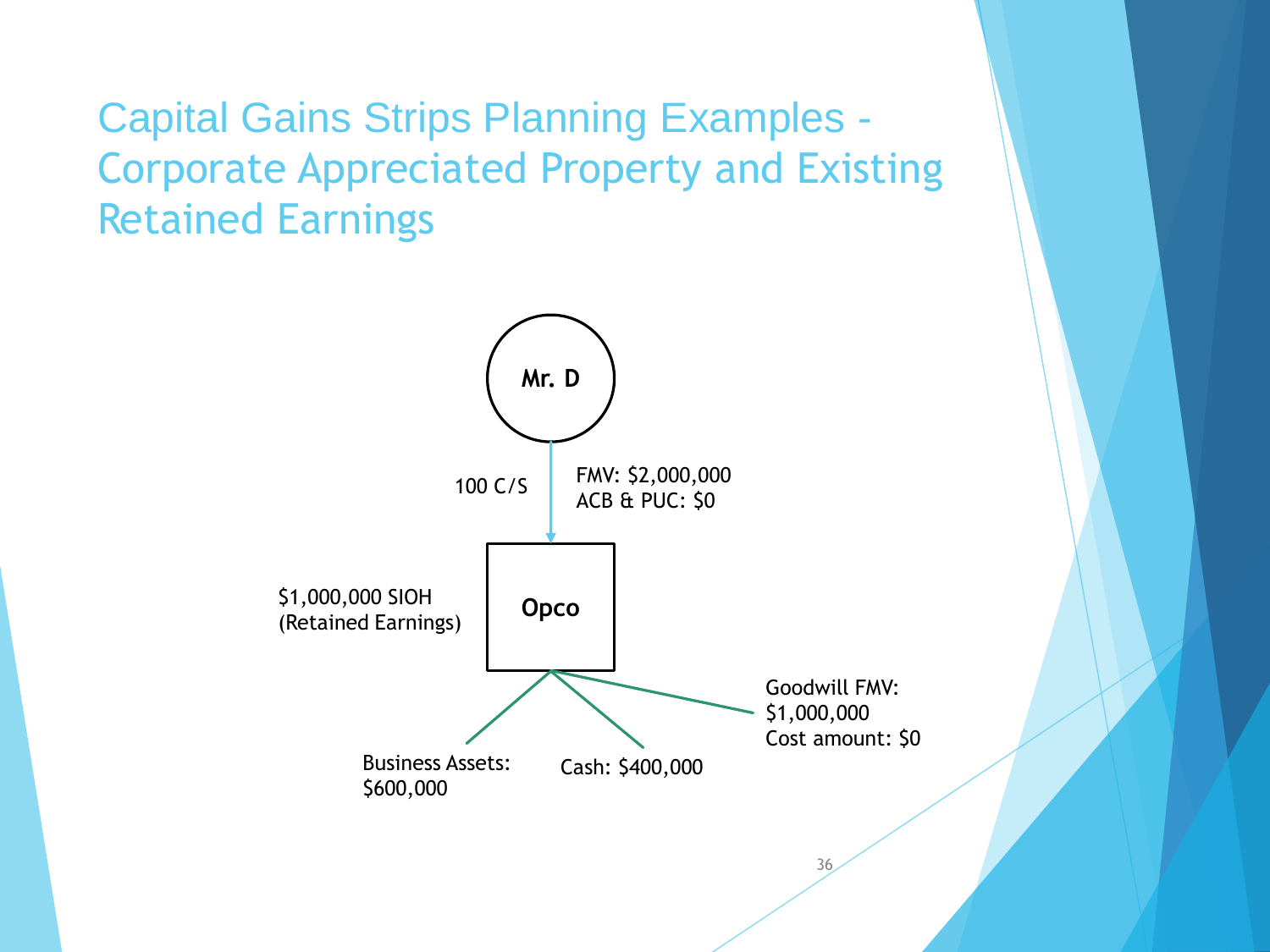### Capital Gains Strips Planning Examples - Corporate Appreciated Property and Existing Retained Earnings



Opco recognizes \$400,000 capital gain; pays corporate tax (generates CDA and RDTOH). Opco pays capital and ineligible taxable dividends)

Mr. D pays Personal tax on ineligible

Effective tax rate on a flow through

available for future CCA claims.

Note that if Newco borrowed to acquire business, the interest will be deductible and the cash can be used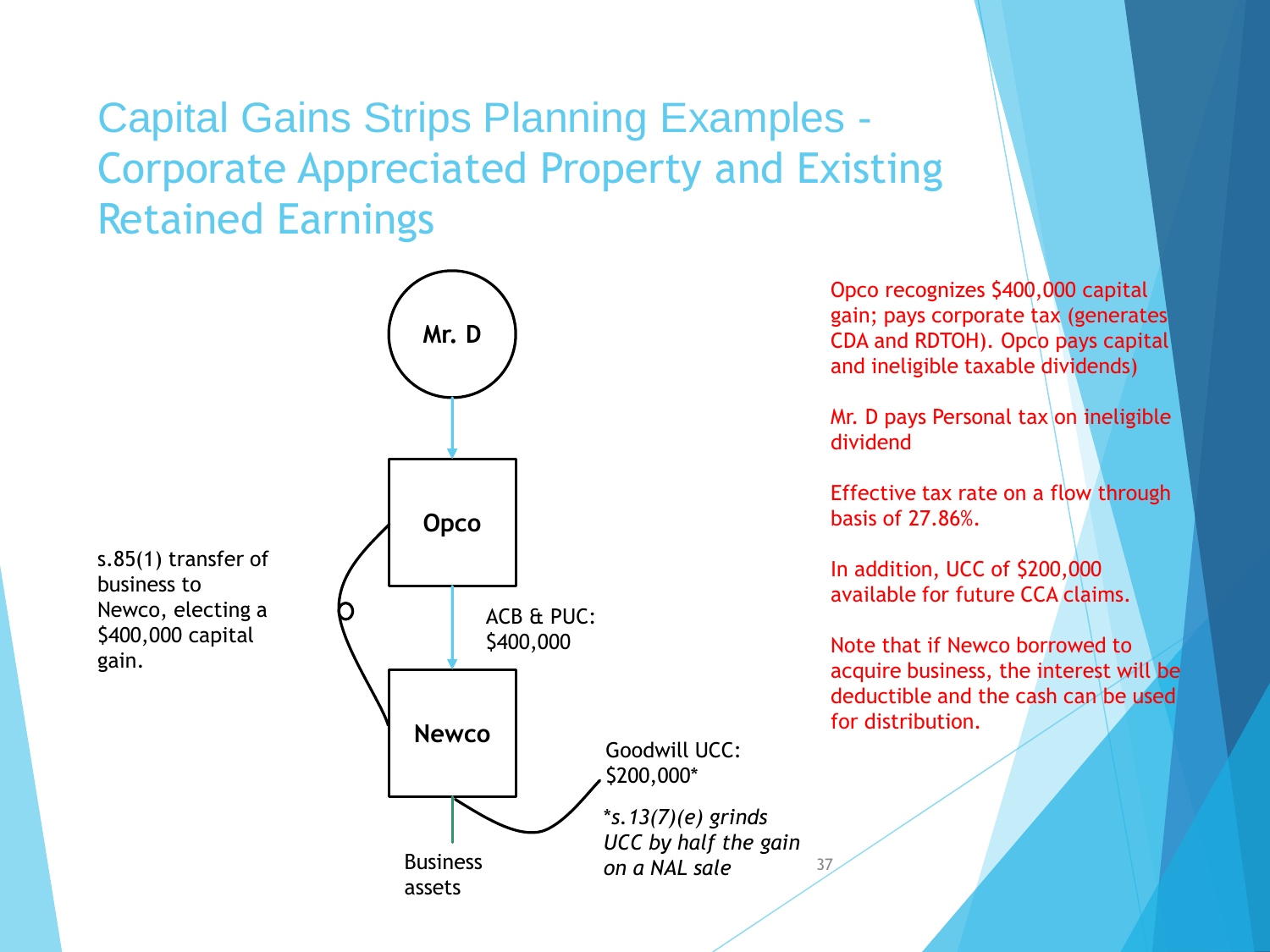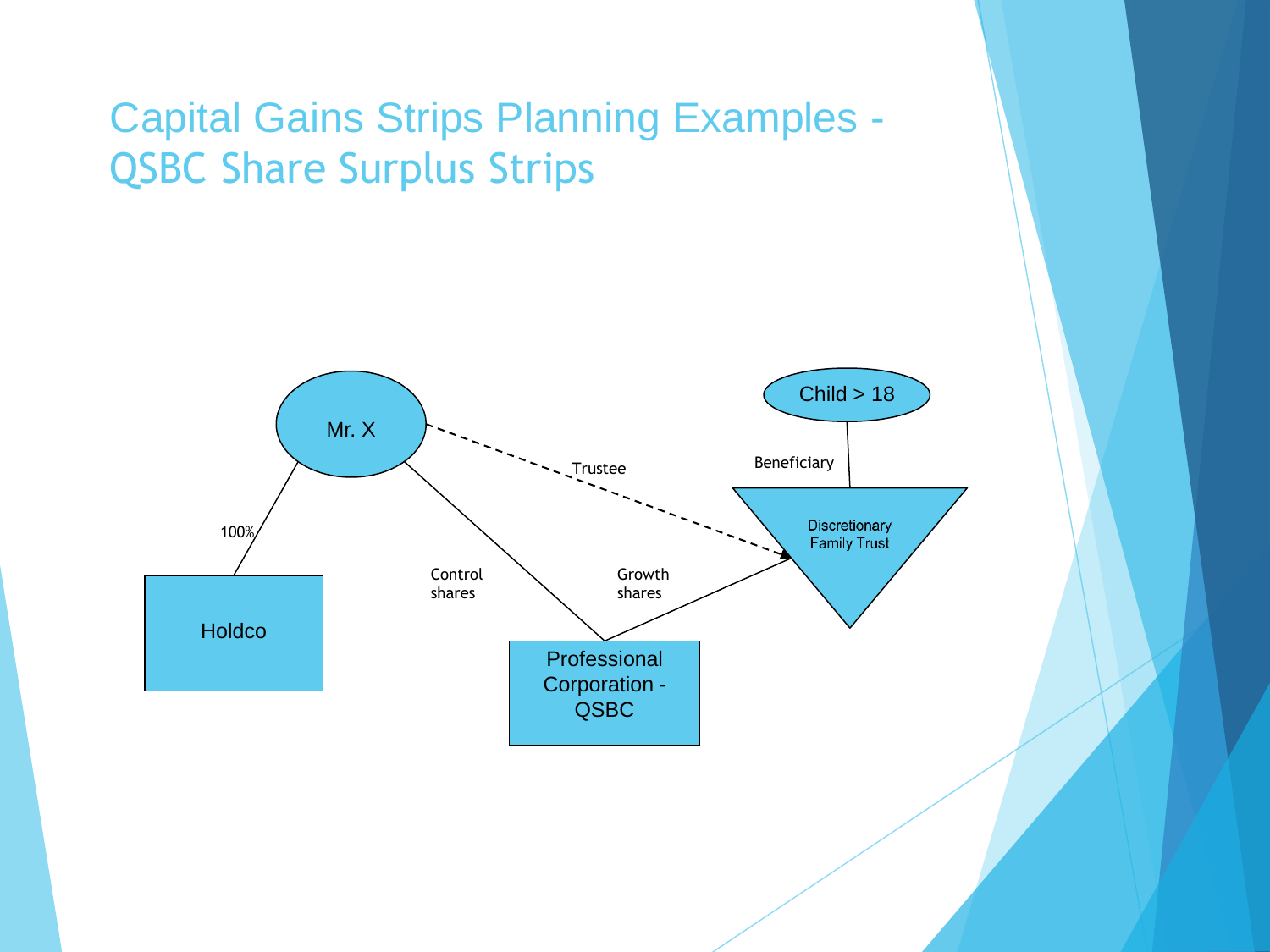Preferred share stock dividend to trust

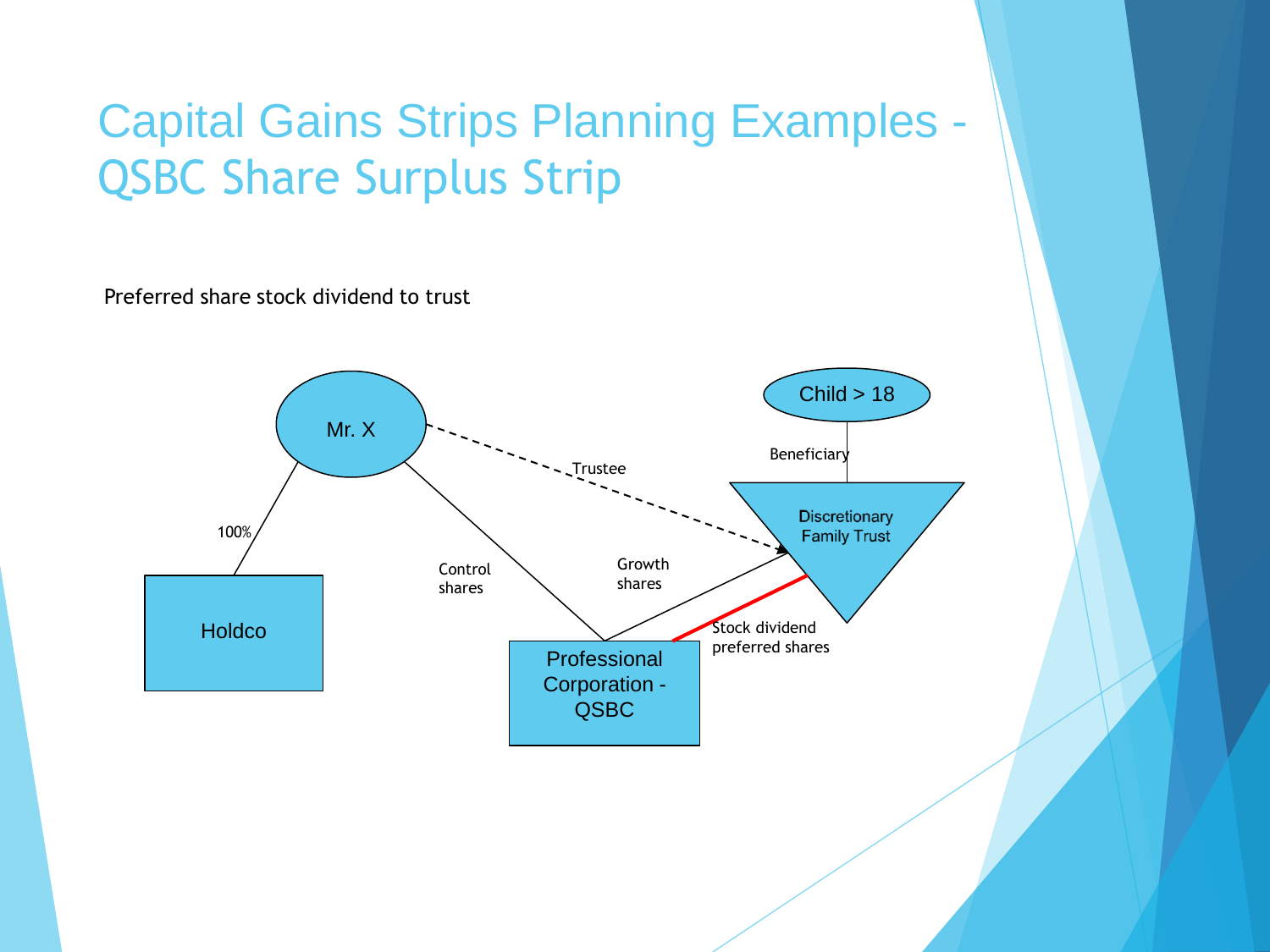Preferred shares sold by Trust to Mr. X for a promissory note

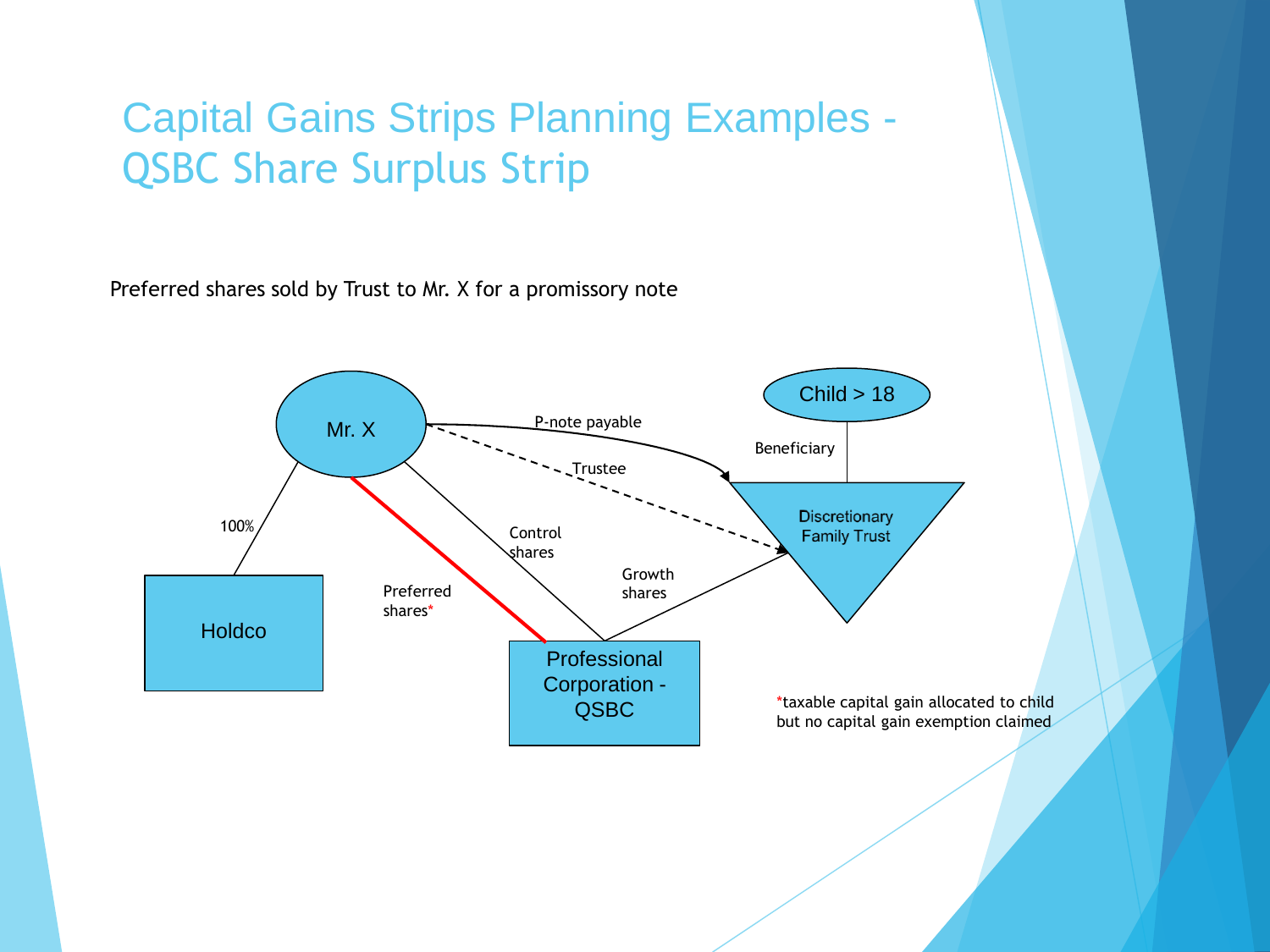Preferred shares sold by Mr. X to Holdco for a promissory note

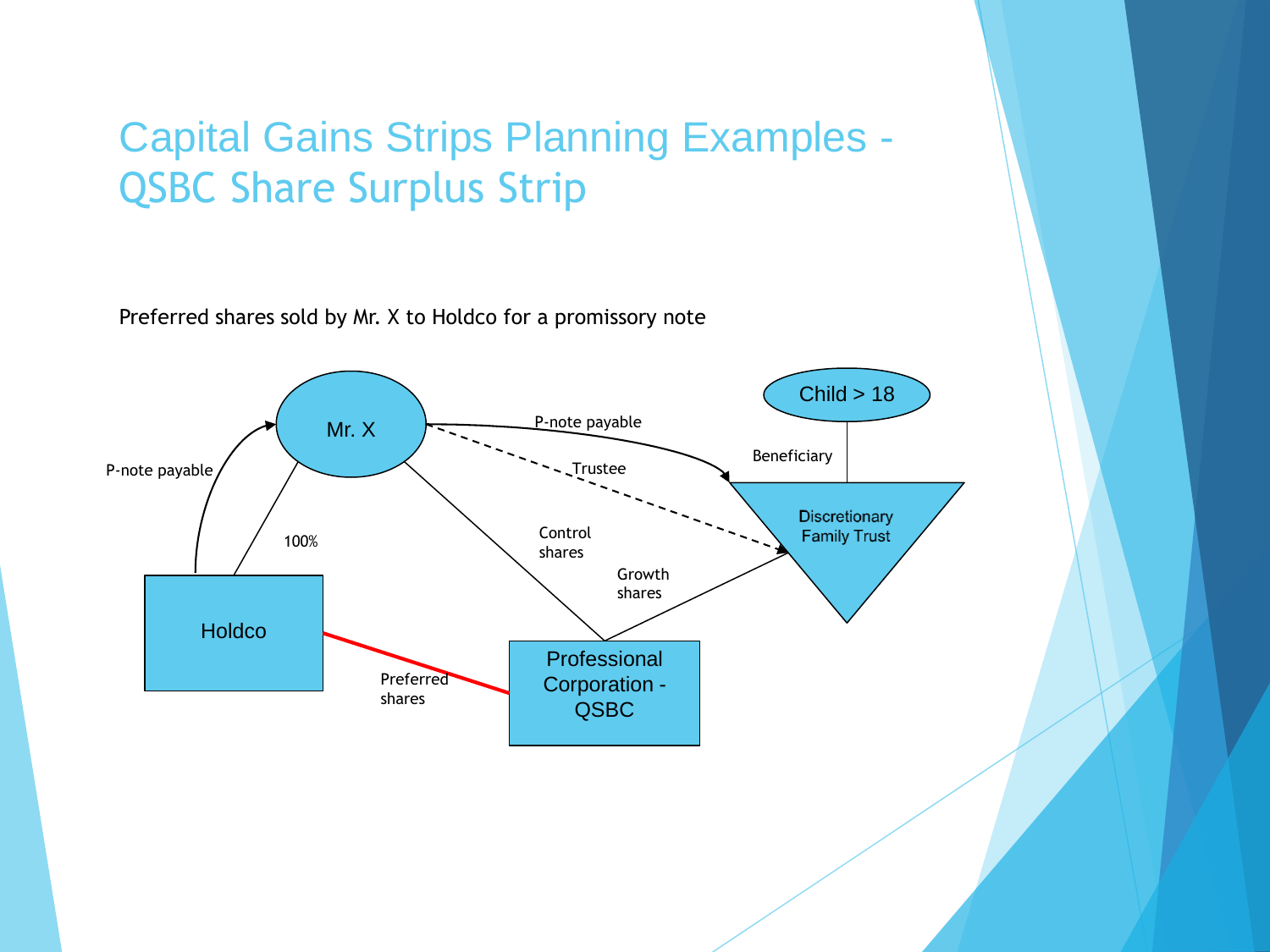Preferred shares redeemed for cash

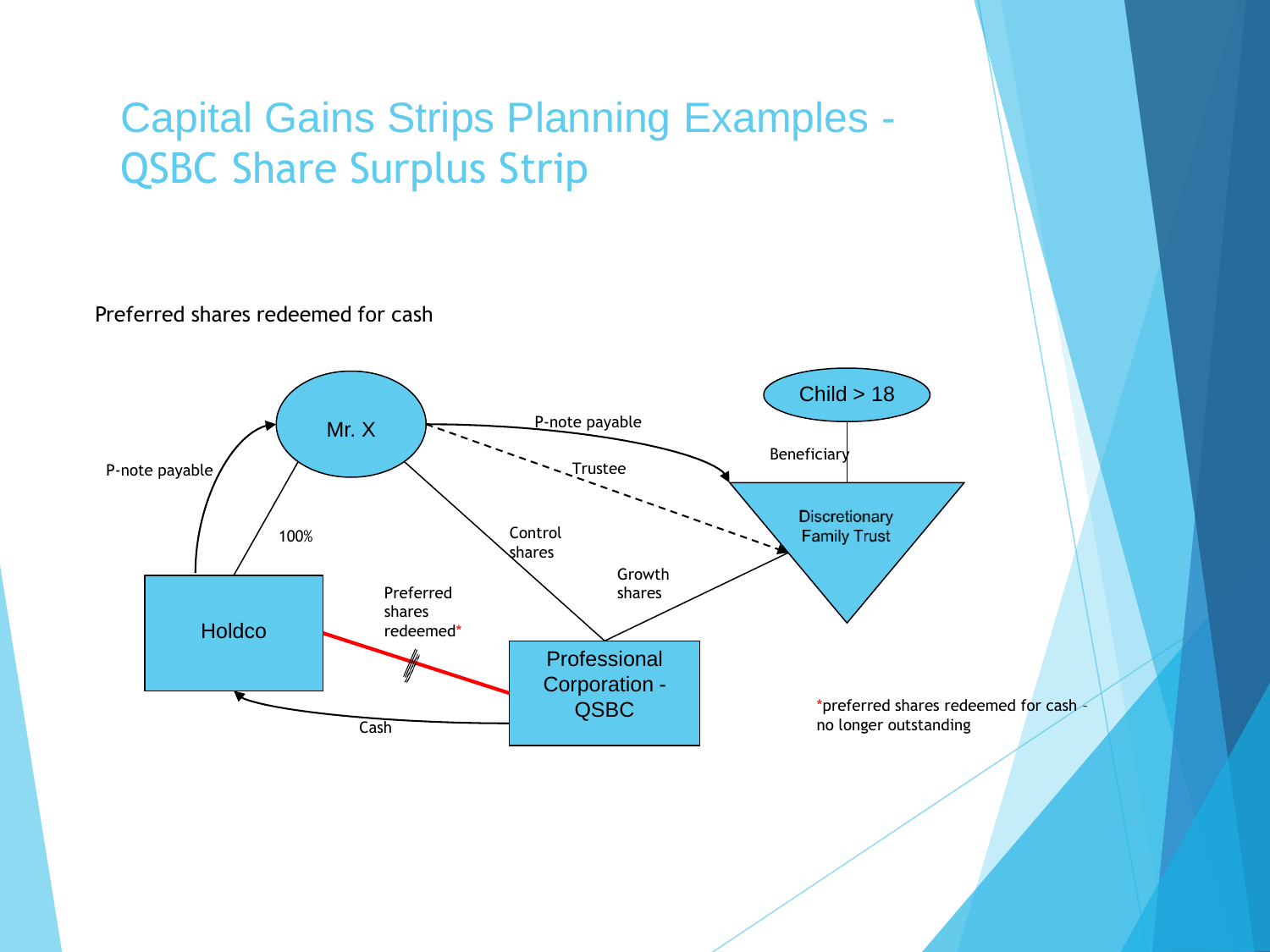Both promissory notes repaid

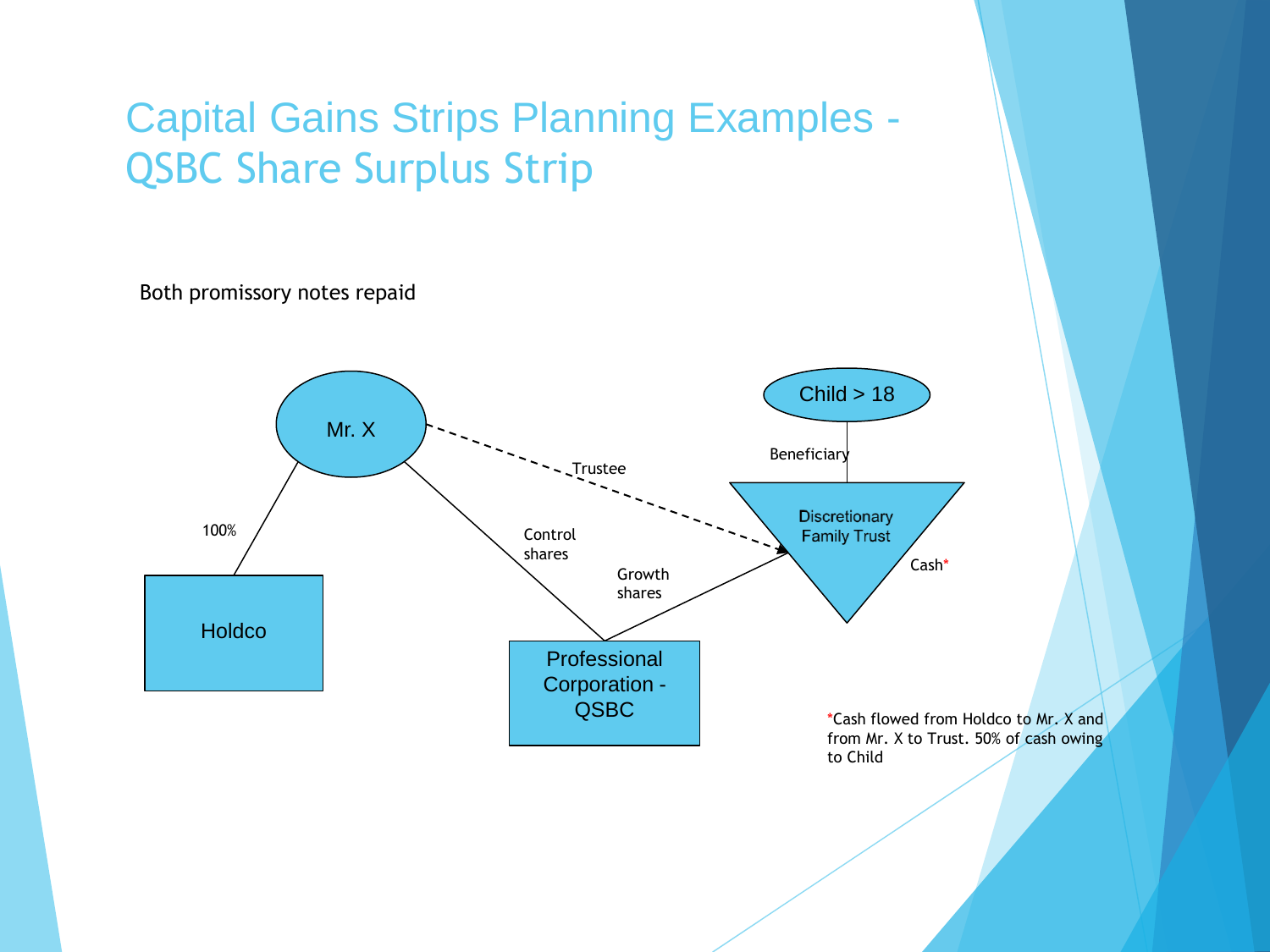- Shares may qualify as QSBC shares regardless of type of business
- May consider corporate beneficiary to permit regular purification of the operating company
- GAAR challenge may be difficult for CRA without legislative amendments